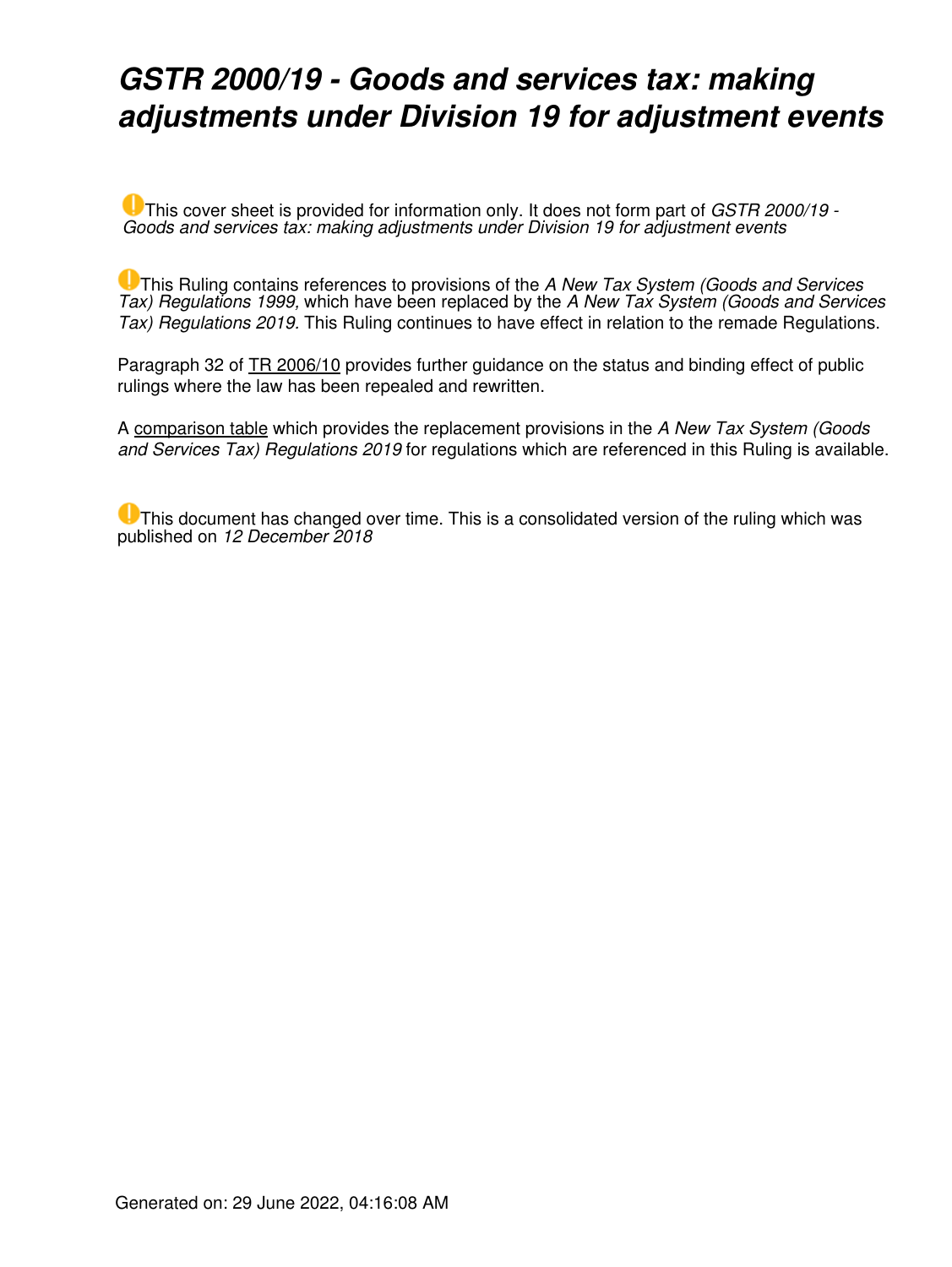

**Australian Taxation Office**

Page status: **legally binding** Page 1 of 39

**GSTR 200** 

### **Goods and Services Tax Ruling**

Goods and services tax: making adjustments under Division 19 for adjustment events

| Contents Para                  |     |
|--------------------------------|-----|
| What this Ruling is about      | 2   |
| Date of effect                 |     |
| <b>Background</b>              | 8   |
| <b>Ruling and explanations</b> | 12  |
| <b>Definitions</b>             | 107 |
| <b>Detailed contents list</b>  | 117 |

 This Ruling contains references to provisions of the *A New Tax System (Goods and Services Tax) Regulations 1999*, which have been replaced by the *A New Tax System (Goods and Services Tax) Regulations 2019*. This Ruling continues to have effect in relation to the remade Regulations. Paragraph 32 of TR 2006/10 provides further guidance on the status and binding effect of public rulings where the law has been repealed and rewritten. A comparison table which provides the replacement provisions in the *A New Tax System (Goods and Services Tax) Regulations 2019* for regulations which are referenced in this Ruling is available.

#### *Preamble*

*This document was published prior to 1 July 2010 and was a public ruling for the purposes of former section 37 of the Taxation Administration Act 1953 and former section 105-60 of Schedule 1 to the Taxation Administration Act 1953.*

*From 1 July 2010, this document is taken to be a public ruling under Division 358 of Schedule 1 to the Taxation Administration Act 1953.*

*A public ruling is an expression of the Commissioner's opinion about the way in which a relevant provision applies, or would apply, to entities generally or to a class of entities in relation to a particular scheme or a class of schemes.* 

*If you rely on this ruling, the Commissioner must apply the law to you in the way set out in the ruling (unless the Commissioner is satisfied that the ruling is incorrect and disadvantages you, in which case the law may be applied to you in a way that is more favourable for you - provided the Commissioner is not prevented from doing so by a time limit imposed by the law). You will be protected from having to pay any underpaid tax, penalty or interest in respect of the matters covered by this ruling if it turns out that it does not correctly state how the relevant provision applies to you.* 

*[Note: This is a consolidated version of this document. Refer to the ATO Legal database (ato.gov.au/law) to check its currency and to view the details of all changes.]*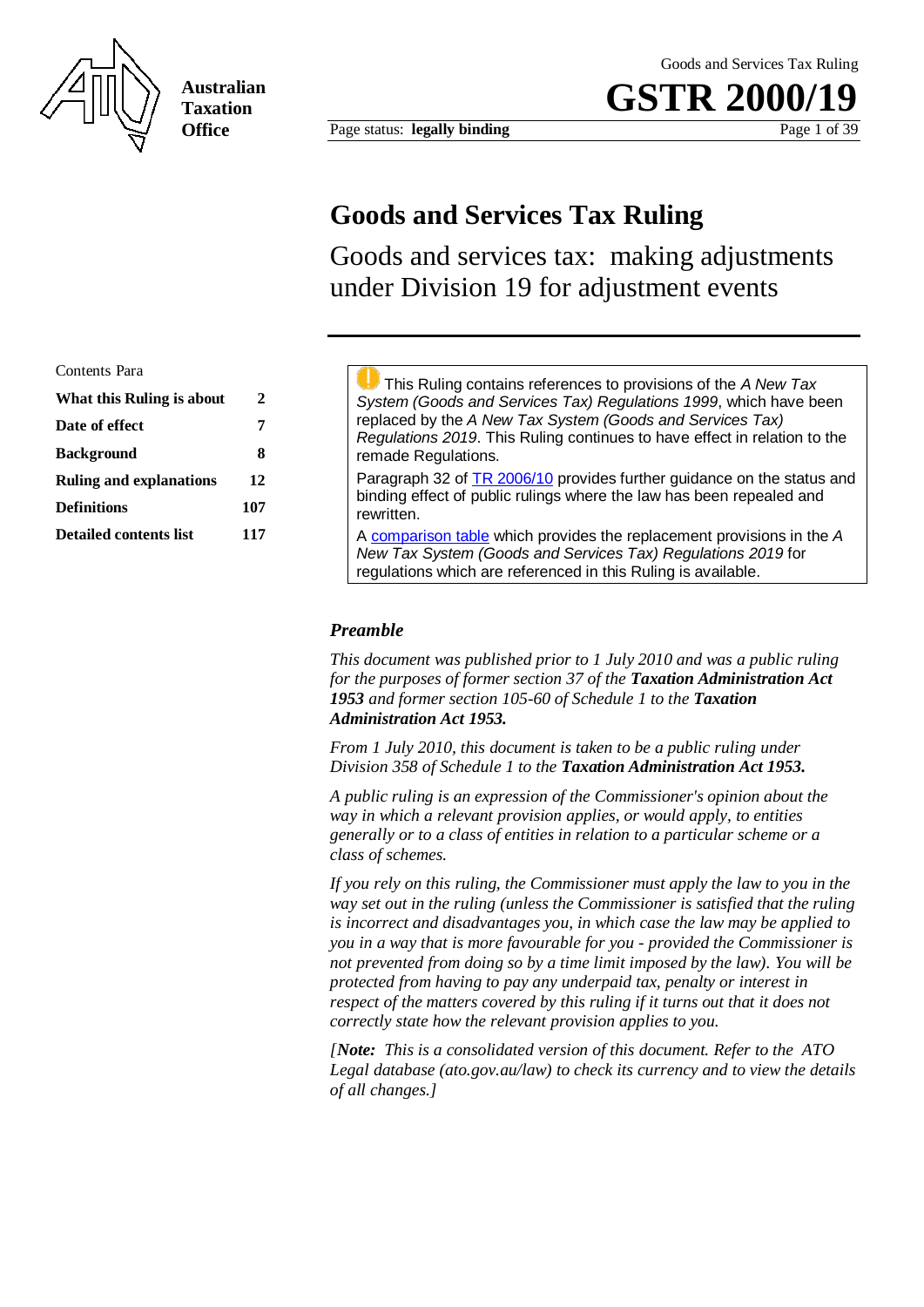### **What this Ruling is about**

1. This Ruling explains the Commissioner's view on the operation of Division 19 of *A New Tax System (Goods and Services Tax) Act 1999* ('GST Act').

2. The Ruling applies if you are registered or required to be registered for GST under Part 2-5 of the GST Act, and an adjustment event has given rise to an adjustment for a supply or an acquisition under Division 19.

3. This Ruling does not explain how to account for Division 19 adjustments on your Business Activity Statement (BAS). The BAS instructions explain alternative ways you may treat discounts, rebates and refunds on your BAS, depending on how you treat them in your own accounts.

4. Unless otherwise stated, all legislative references in this Ruling are to the GST Act.

5. Certain terms used in this Ruling are defined or explained in the Definitions section of the Ruling. These terms, when first mentioned elsewhere in the body of the Ruling, will appear in **bold**.

6. This Ruling does not explain the requirements for adjustment notes. This is covered in Goods and Services Tax Ruling GSTR 2013/2 *Goods and services tax: adjustment notes*.

## **Date of effect**

7. This Ruling applies both before and after its date of issue. However, this Ruling will not apply to taxpayers to the extent that it conflicts with the terms of a settlement of a dispute agreed to before the date of issue of this Ruling (see paragraphs 75 and 76 of Taxation Ruling TR 2006/10).

7A. Changes have been made to this Ruling by Addenda that issued on 17 December 2003, 13 September 2006,

21 September 2011, 7 December 2011, 31 October 2012, 11 December 2013, 1 October 2014 and 12 December 2018. Refer to each Addendum for the date of effect for the change introduced by that Addendum. A1

 $\overline{a}$ 

 $A1$  [Omitted.]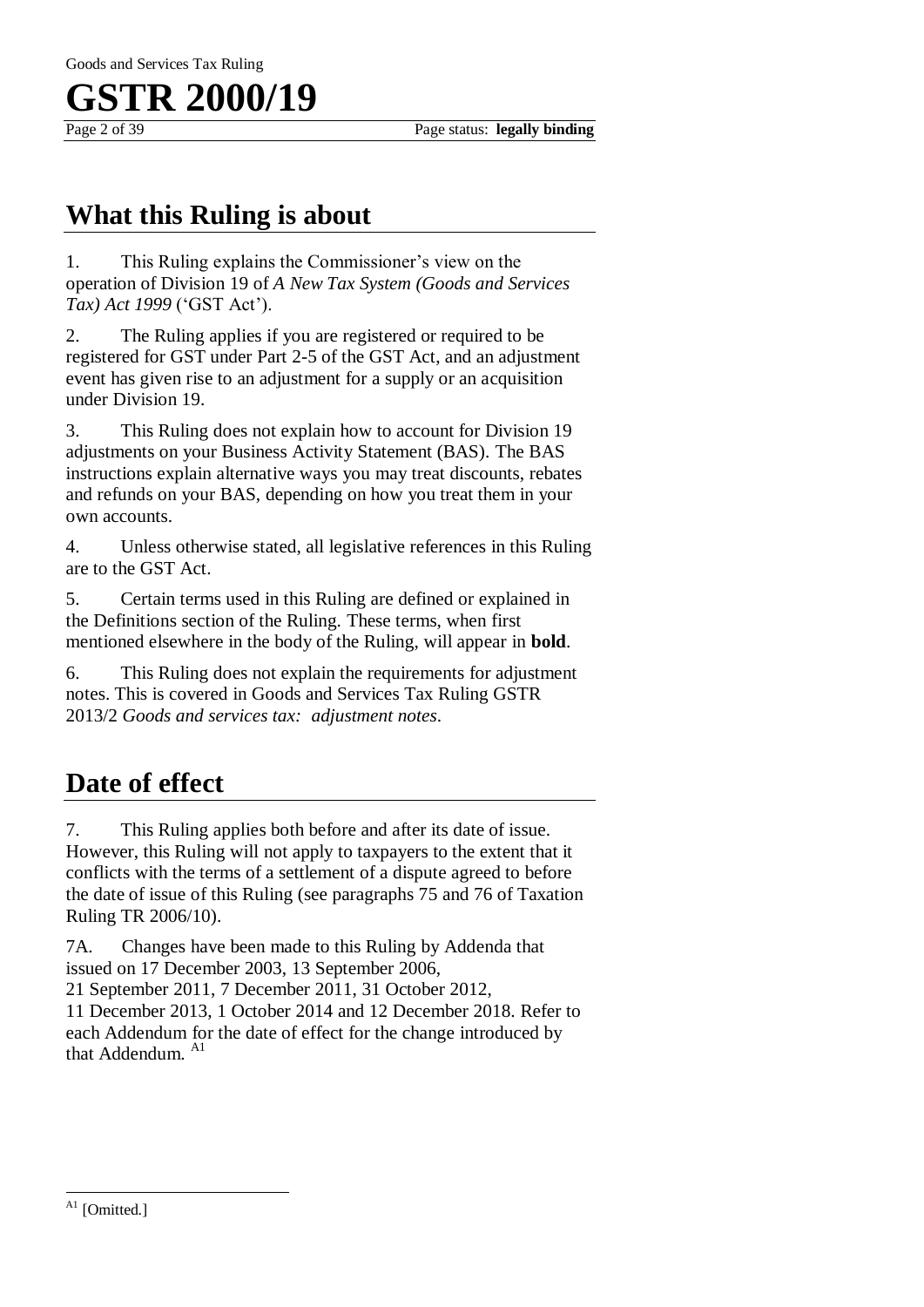#### Page status: **legally binding** Page 3 of 39

### **Background**

8. If you are registered or required to be registered, there is Goods and Services Tax ('GST') payable on the **taxable supplies** you make in a tax period. However, you can claim a credit (called an **input tax credit**) for the GST included in the price of things you acquire for carrying on your enterprise (called **creditable**  acquisitions).<sup>1</sup>

9. If your total GST payable exceeds your total input tax credits for a tax period, the excess (called your net amount) is payable to the Commissioner.<sup>2</sup> If your total input tax credits exceed your total GST payable, then your net amount is refunded to you by the Commissioner.<sup>3</sup> You work out your net amount on your BAS for a tax period.3A

10. However, your net amount is increased or decreased by adjustments you have for the tax period. An adjustment arises under Division 19 where an adjustment event has caused you to have accounted for:

- too much (or too little) GST payable for a supply; or
- too much (or too little) input tax credit for an acquisition in a previous tax period.

11. Adjustment events include changes in consideration for supplies and acquisitions (such as discounts) and cancellations of supplies or acquisitions (such as the return of a thing to the supplier).

### **Ruling and explanations**

- 12. Division 19 provides for:
	- $\bullet$  what are adjustment events for a supply or acquisition<sup>4</sup>;

<u>.</u>

<sup>1</sup> Section 11-20.

 $2$  Subsection 33-5(1).

<sup>3</sup> Section 35-5. Division 3 of Part IIB of the *Taxation Administration Act 1953*  allows the Commissioner to apply the amount owing as a credit against tax debts that you owe to the Commonwealth.

<sup>&</sup>lt;sup>3A</sup> For tax periods starting on or after 1 July 2012, when you lodge your BAS, the Commissioner is treated as having made an assessment of your net amount worked out in accordance with the information provided in your BAS. For these tax periods, it is the assessed net amount that is payable to the Commissioner or refundable to you.

<sup>&</sup>lt;sup>4</sup> An adjustment event cannot occur for a taxable importation or creditable importation.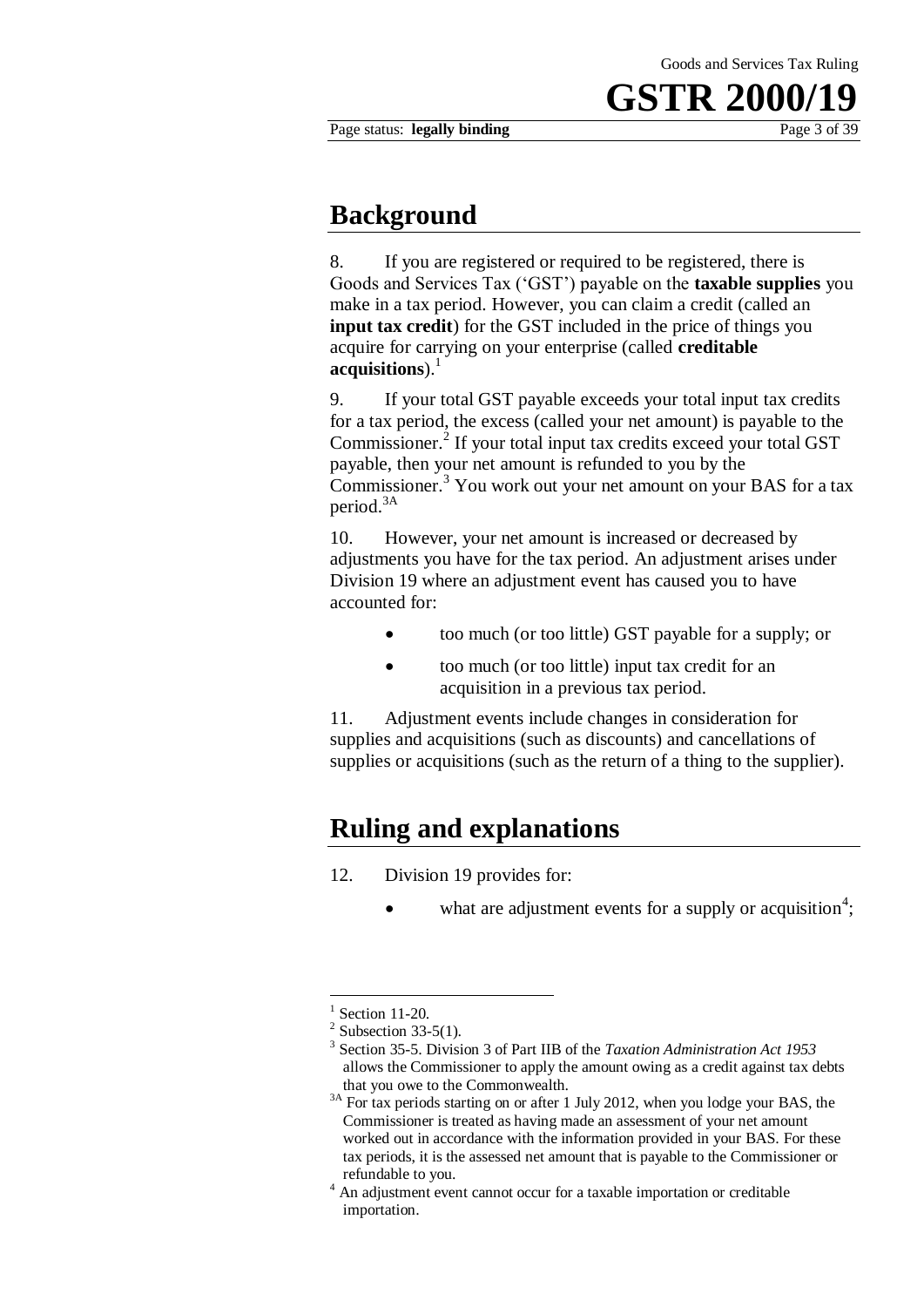- how to work out if an adjustment arises from an adjustment event in relation to a tax period for a supply or acquisition; and
- how to work out the amount of the adjustment.

#### **What are adjustment events**

- 13. An adjustment event is any event which has the effect of: $5<sup>5</sup>$ 
	- cancelling a supply or an acquisition; or
	- changing the consideration for a supply or an acquisition; or
	- causing a supply or acquisition to become, or stop being, a taxable supply or creditable acquisition.

14. When any of these events occur, you may have accounted for too much (or not enough) GST for a supply, or too much (or not enough) input tax credit for an acquisition. If this is the case you may have to make an adjustment.

15. An adjustment does not always arise from an adjustment event. One of the requirements for an adjustment is that the GST on the supply, or the input tax credit on the acquisition, was attributable to an earlier tax period. $<sup>6</sup>$  Where the adjustment event occurs in the same</sup> period in which the GST on the supply or the input tax credit on the acquisition is attributable, this requirement is not met. Changes in your GST payable or your input tax credits resulting from these adjustment events are accounted for in calculating your GST payable or your input tax credits for the period. Where the event does not give rise to an adjustment, you do not need to issue an adjustment note (refer to GSTR 2013/2).

#### *Cancellation of a supply or an acquisition*

16. The cancellation of a supply or an acquisition is an adjustment event.<sup>7</sup> Generally, the return of a thing, or a part of it, to a supplier is an adjustment event (whether or not the return involves a change of ownership).<sup>8</sup> If, on the facts, the return does not have the effect of cancelling the supply, it will not be an adjustment event. For example, the return of a thing for repair or maintenance is not an adjustment event.<sup>9</sup> In the case of exchange of goods, where the exchange does not

 $\overline{a}$ 

 $5$  Subsection 19-10(1).

 $6$  For a supply, paragraph 19-40(b); for an acquisition, paragraph 19-70(b).

 $7$  Paragraph 19-10(1)(a).

<sup>8</sup> Paragraph 19-10(2)(a).

 $9$  Subsection 19-10(4).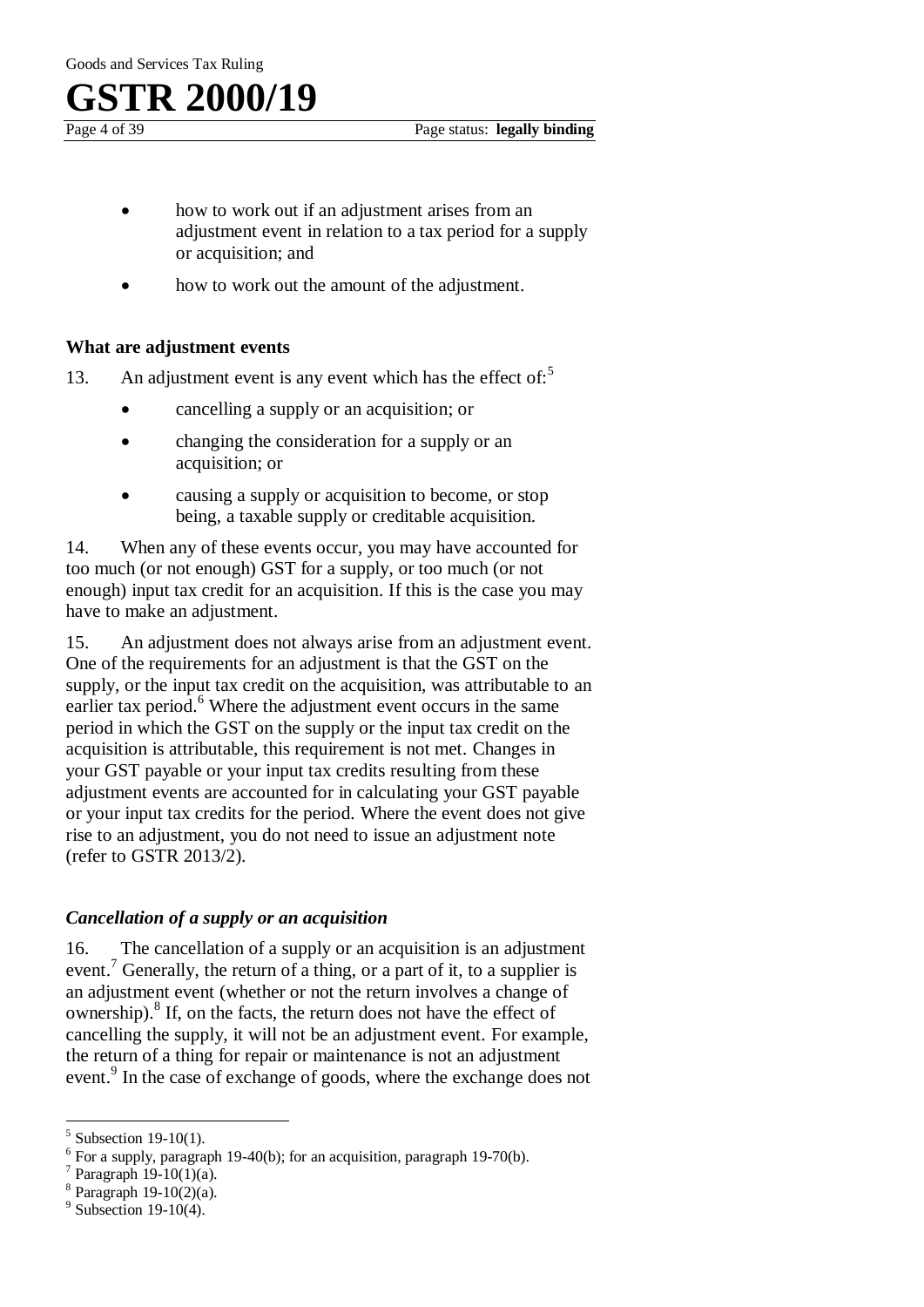#### Page status: **legally binding** Page 5 of 39

result in a cancellation of the supply or a change in the consideration, it will not be an adjustment event. This will depend on the facts and the contractual arrangements between the parties.

#### *Example*

17. Acorp Pty Ltd supplies goods to Bcorp Pty Ltd and issues an invoice. Subsequently, Bcorp returns some defective goods and seeks a refund. On the agreement between the parties the return and associated refund cancels the supply to the extent of the returned goods. This is an adjustment event.

#### *Changes in the consideration for a supply or an acquisition*

18. Where the consideration for a supply or acquisition changes for any reason you have an adjustment event.<sup>10</sup> In the following paragraphs we consider payments and other amounts which may or may not change the consideration. Whether a payment or allowance changes the consideration for a supply will depend on the circumstances. The same commercial term could be used to describe various types of arrangements which may be quite different in substance. The substance of the arrangement or event will determine whether it is an adjustment event.

19. A single payment or amount may be for more than one purpose, that is, part of the amount may have the effect of changing the consideration (such as a prompt payment discount) and part of the amount may be consideration for a separate supply. Where this is the case, you need to apportion that part of the payment or amount relates to each purpose using a reasonable basis. You will need to issue a tax invoice within 28 days of a request by the recipient if the separate supply is a taxable supply made by you.<sup>11</sup>

#### *Discounts*

20. After a supply occurs, a discount may be granted for early payment. Discounts referred to as settlement discounts or prompt payment discounts are made for the purpose of encouraging early payment of an amount owing for a supply. Benefits to the supplier include early cash flow, certainty of payment at an earlier point and avoidance of collection costs. Although the discount is typically expressed as a percentage of the amount owing and is conditional on payment within a specified period, the discount is considered to be a change in consideration.

1

 $10$  Paragraph 19-10(1)(b).

 $11$  Subsection 29-70(2).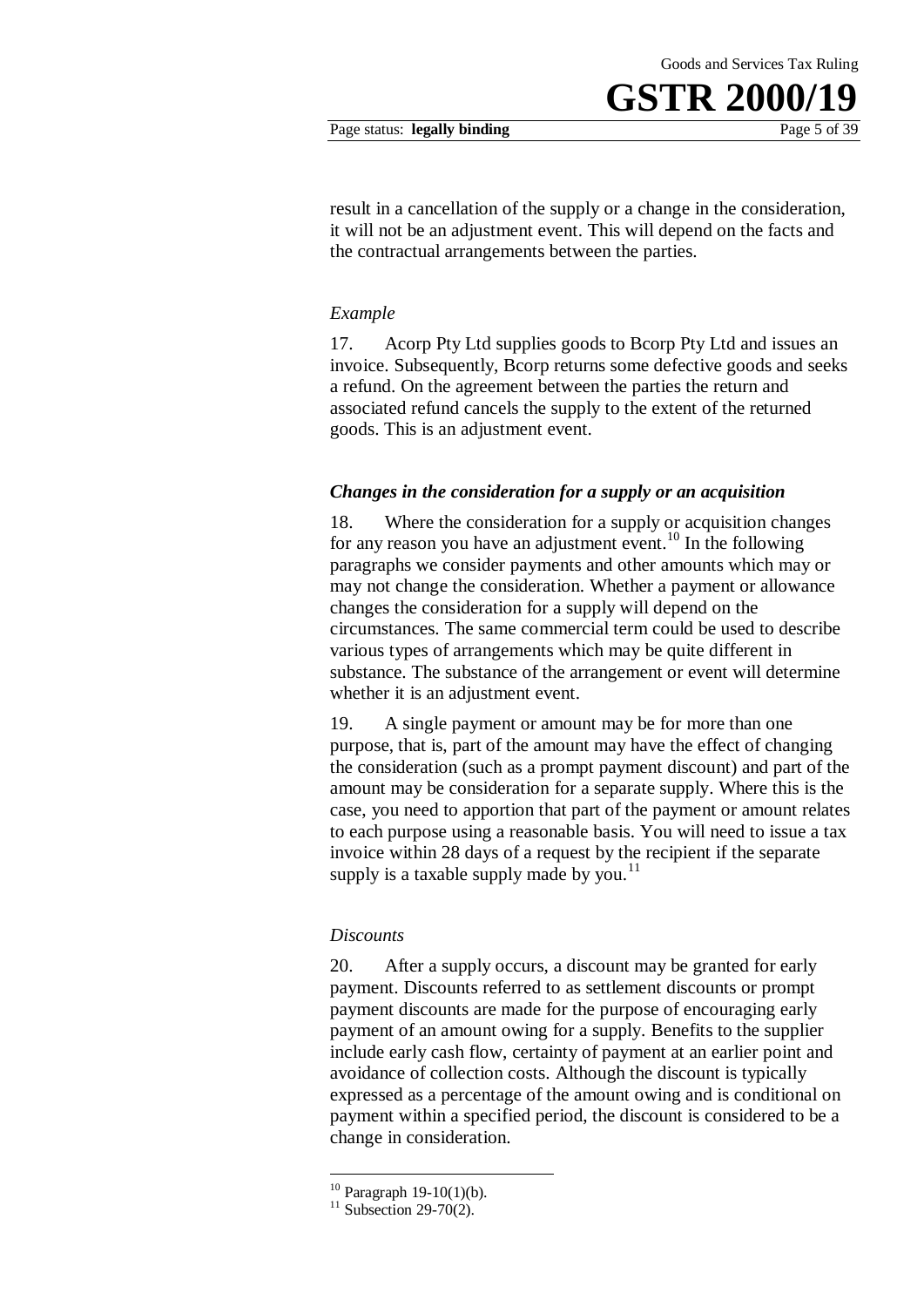Goods and Services Tax Ruling

## **GSTR 2000/19**

Page 6 of 39 Page status: **legally binding** 

21. This situation can be contrasted with a 'discount' offered in negotiating a price for an acquisition. In such a situation, the 'discount' is used to arrive at the consideration for the supply at the time the invoice is issued. As there is no change to the consideration, there is no adjustment event.

#### *Tiered settlement discounts*

22. Some terms of trade include the offer of settlement discounts that decrease in amount as time progresses. For example, as a supplier, you may offer a settlement discount of 4% if payment is made within 14 days of invoice or 2% if payment is made within 28 days. These types of discounts are similar to normal settlement discounts in that their purpose is to encourage early payment of the amount invoiced rather than to reflect consideration for the repayment of credit within the different discount periods. The tiered nature of the discounts does not alter their character. Therefore we regard them as changes in consideration for a supply and not consideration for a financial supply.

#### *Certainty of Discounts*

23. Where, in the light of previous experience between the supplier and the recipient, it is almost certain that a settlement discount will be allowed, the agreed consideration for the supply will be the amount net of the discount. For example, where the discount is routinely allowed, even if payment is received after the due date, the supplier and recipient may attribute GST and input tax credits on the net amount. In such cases, when the net amount is paid there is no change to the consideration and therefore no adjustment event.<sup>13</sup>

#### *Rebates*

24. Under their terms of trade, suppliers may pay rebates to customers who reach certain levels of purchases. The rebates are typically expressed as a percentage of the purchases made in a particular period. A payment of this type is regarded as a reduction in the consideration for the relevant purchases and so is an adjustment event.

#### *Incorrect invoicing*

25. The invoice for a supply may be incorrect due to a mistake made by the supplier. That is, the invoice may not reflect the

 $\overline{a}$ 

 $12$  [Omitted.]

<sup>&</sup>lt;sup>13</sup> For a discussion of these principles refer to *Ballarat Brewing Co. v. FCT* (1951) 82 CLR 364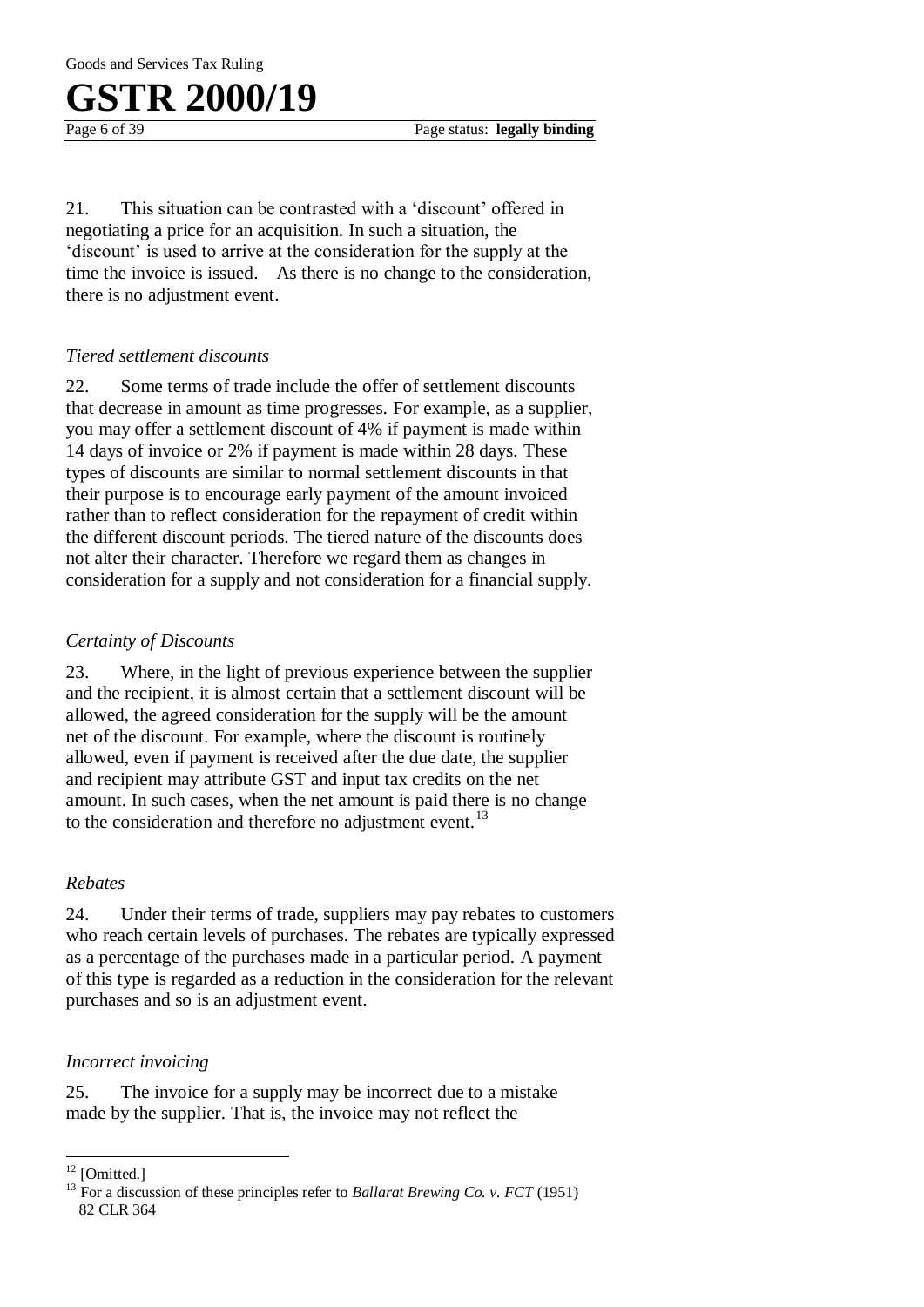Page status: **legally binding** Page 7 of 39

previously agreed consideration. Where the parties treat the mistake as a change to the previously agreed consideration for the supply, there will be an adjustment event. The mistake may be corrected either by issuing an adjustment note for the amount of the error or by issuing an adjustment note for the full amount originally invoiced together with the issue of a correct invoice. In either case there is an adjustment event.

26. However, if the error in invoicing is corrected in the same period as the original invoice was issued, you will not have to make an adjustment. In these cases, the supplier may cancel the original invoice and issue a correct one. The supplier and recipient should attribute the GST and input tax credit in accordance with the corrected invoice.

#### *Incorrect deliveries*

27. In certain circumstances, the terms of a supply include delivery of a specified quantity of goods and the correct quantity may not actually be delivered. Where the delivery error is not corrected, for example, by a return of the excess goods or a further delivery of the shortfall, the quantity of the supply has changed. If both parties agree to the changed quantity and the associated change in consideration, this is an adjustment event.

#### *Example*

1

28. Ccorp contracts to supply Dcorp with 100 widgets at a price of \$11 each. The tax invoice that arrives with the delivery correctly reflects the contract but only 80 widgets are delivered. The parties agree to vary the contract and accept the lesser delivery. This will be an adjustment event and Ccorp issues an adjustment note to reflect the change to the supply.

#### *Late payment charges*

29. A charge for late payment that is consideration for the supply of an interest in a credit arrangement does not give rise to an adjustment event. The charge is consideration for a financial supply.<sup>14</sup> Whether a charge for late payment is consideration for the acquisition of an interest in a credit arrangement will depend on the facts of each case. The description given to the charge (for example, as 'damages' or 'liquidated damages') by the parties is relevant but not conclusive. It is necessary to determine the true character of the arrangement having regard to the terms of the agreement and other relevant circumstances.

 $14$  Regulation 40-5.09 A New Tax System (Goods and Services Tax) Regulations 1999.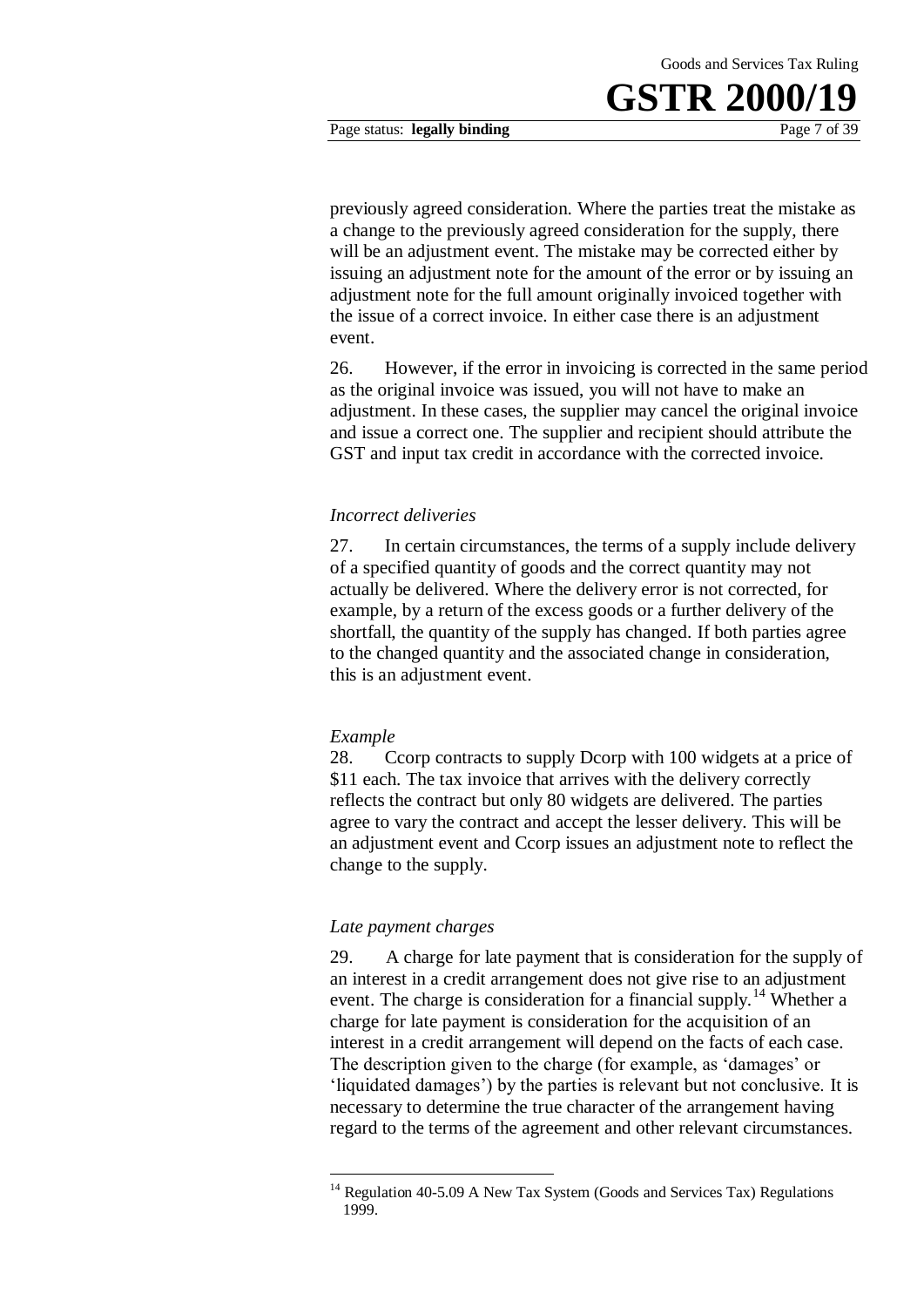30. Where an amount is required to be paid by a specified date, but an additional charge becomes payable if the primary amount is not paid by the due date, the additional charge is consideration for the supply of an interest in a credit arrangement and, as such, is consideration for a financial supply. This is so whether the payment is in the nature of an accruing interest charge (for example, 10% per annum), a flat percentage of the amount due (for example, 10% of the amount due) or a fixed amount (for example, \$20).

#### *Example – interest charge*

31. Henry supplies goods to Andrew under terms that require the amount invoiced to be paid within 30 days, after which time, interest will accrue at 14% per annum. In addition to the amount originally invoiced to Andrew, Henry demands payment of the interest. As the agreement contemplates late payment, Henry has supplied Andrew with an interest in a credit arrangement. The late payment charge is consideration for a financial supply and is not an adjustment event.

#### *Example – flat charge*

32. George's Plumbing sells goods to Jasper on the basis that if payment is not received within 30 days, a fee of 2% of the amount due will be payable. The terms of trading refer to this as a 'fee for account keeping services'. However, no additional services are provided to Jasper by George's Plumbing. Jasper makes the payment (including the 2% fee) after the due date. Although described by the parties as a fee for account keeping services, the fee is in reality a charge for late payment. The fee is consideration for the supply of an interest in a credit arrangement and is therefore consideration for a financial supply.

#### *Interest on early payment*

 $\overline{a}$ 

33. If a recipient of a supply makes an early payment of an amount invoiced and, under agreed trading terms with the supplier, is entitled to commercial interest for the period of prepayment, the interest relates to a separate financial supply. By making an early repayment, the recipient has received consideration for the disposal of an interest in a credit arrangement by the supplier. As the interest is consideration for a financial supply there is no adjustment event.<sup>15</sup>

<sup>15</sup> Section 40-5 and Regulation 40-5.09 *A New Tax System (Goods and Services Tax) Regulations* 1999.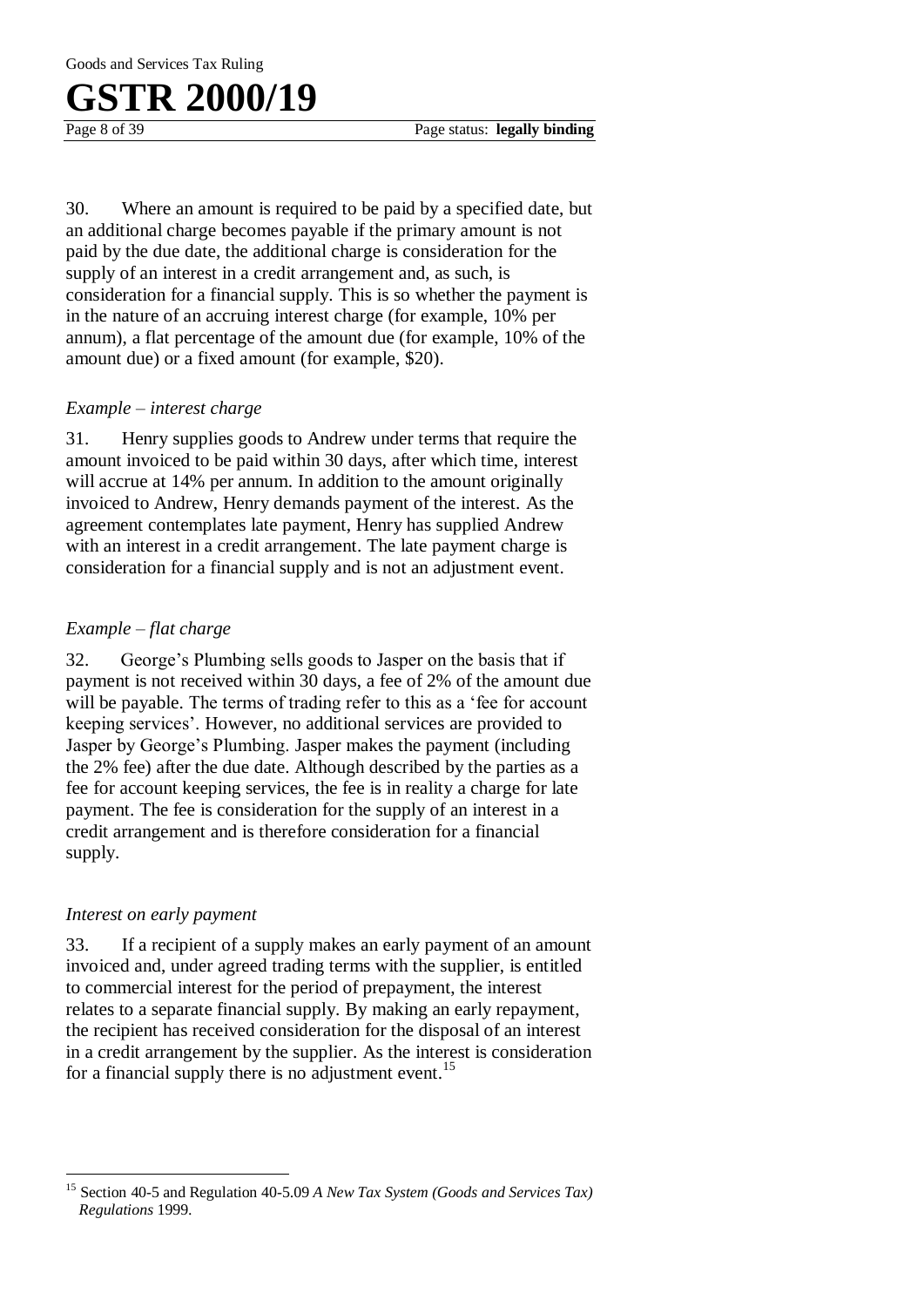#### Page status: **legally binding** Page 9 of 39

#### *Charges for additional supplies (for example – hire)*

34. Where a charge is consideration for an additional supply, this is not an adjustment event. The charge could occur either as a result of an agreed extension to a hire period or because the person who hired the goods simply fails to return the goods within the agreed time. For example, where goods hired for an agreed period are not returned within that period, an additional charge for the extension of the hire period is consideration for a further supply.

#### *Promotional, co-operative or advertising allowances<sup>16</sup>*

35. Promotional, co-operative or advertising allowances which provide advantages to the supplier do not reduce the consideration for a supply and therefore are not adjustment events. Allowances of this nature are made to retailers in return for promotional and marketing activities undertaken by the retailer. The allowances provide a commercial advantage to the supplier by way of maximising sales of the supplier's goods or services and are not directed towards a reduction in the consideration.

36. The allowances may be paid in cash or cheque, or may be a credit that the retailer can use against future purchases. Despite the form taken by the allowances, they are directed at an end other than the reduction of the selling price and therefore do not vary the consideration for a supply.

37. The allowances are treated as consideration for a supply of services by the recipient/retailer. In effect the retailer is making commercially valuable promotional services available to the provider of the allowance for a price. The supply of these services by the retailer is made for consideration equal to the amount of the allowance.

#### *Foreign exchange gains or losses*

1

38. A supply contract may state that the consideration for the supplies under the contract has to be paid in a foreign currency or digital currency. In these cases, the foreign currency or digital currency has to be converted to Australian dollars so that GST can be attributed. Section 9-85 allows the Commissioner to determine the manner in which the foreign currency or digital currency will be converted to Australian currency.

39. When payment for the supply occurs, the rate of exchange may be different from that used for GST attribution purposes. The resulting

<sup>16</sup> Allowances of this nature are discussed in *Colgate-Palmolive Pty Ltd v. FCT* 99 ATC 4289; (1999) 41 ATR 357.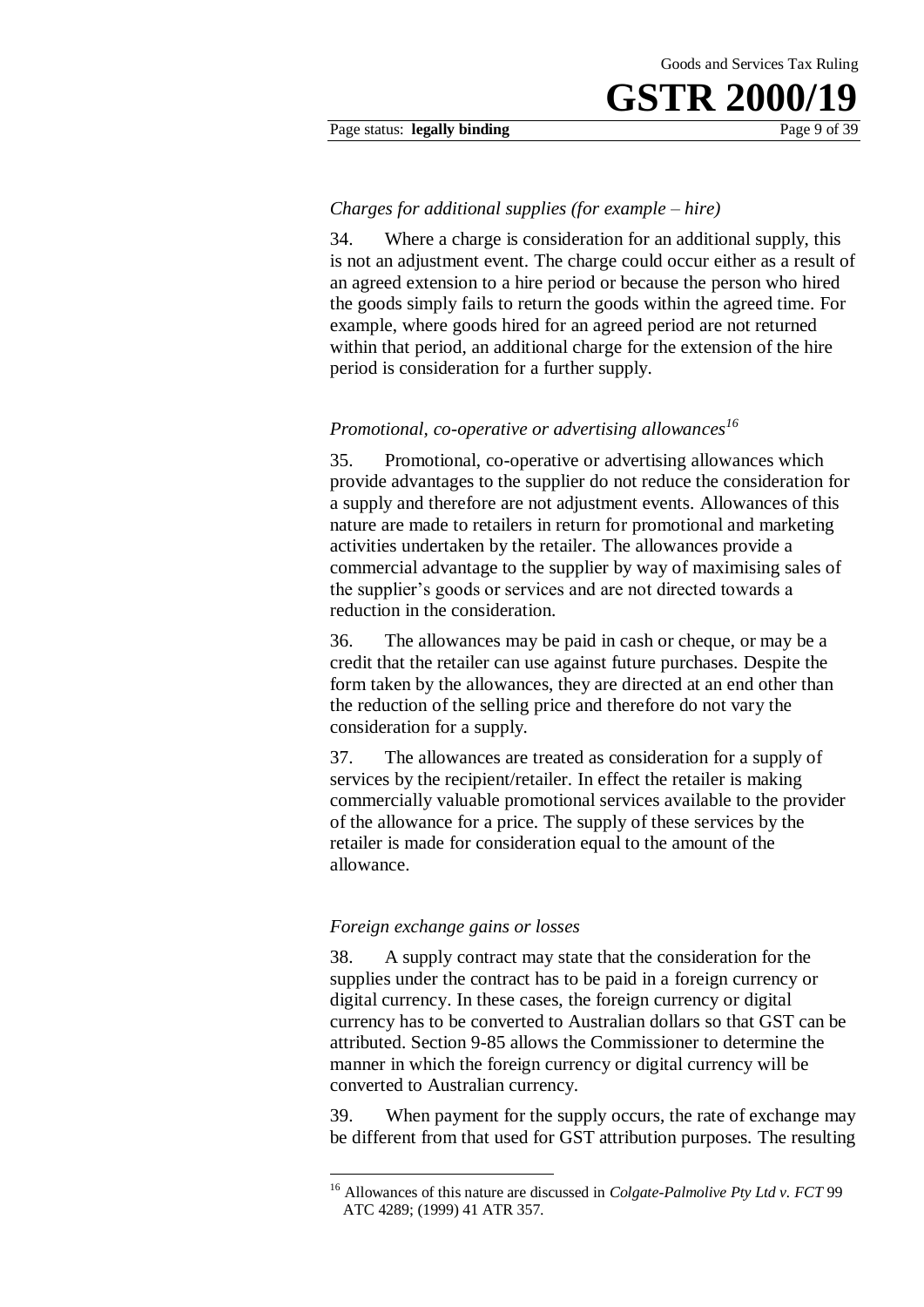Goods and Services Tax Ruling

## **GSTR 2000/19**

 $\overline{a}$ 

gain or loss on converting the foreign currency or digital currency, whether realised or not, is not an adjustment event. The consideration is still the amount attributed in accordance with section 9-85 and is the same for both the supplier and the recipient. $17$ 

#### *Payments to third party end users*

40. An entity (such as a manufacturer) may offer to make a payment to a third party end user if the end user acquires a thing from another entity (such as a retailer). Typically, the manufacturer will make the payment directly to the end user independently of the retailer. The payment is made pursuant to a separate agreement between the end user and the manufacturer but not involving the retailer.17A A payment made in these circumstances cannot give rise to an adjustment event. It does not change the consideration received by the retailer for the supply by the retailer to the end user, nor does it change the consideration received by the manufacturer for the supply by the manufacturer to the retailer. A change in the consideration for these supplies cannot occur independently of the retailer.

40A. Although the third party payment the manufacturer makes to the end user in relation to the end user's acquisition of the thing does not result in an adjustment event under Division 19.<sup>17AA</sup> a third party payment may result in an adjustment Division 134. Division 134 can only apply if the third party payment is made on or after 1 July 2010.

40B. Under Division 134, a manufacturer registered for GST may be entitled to a decreasing adjustment, as if the consideration for the manufacturer's taxable supply of the thing to the retailer had been reduced by the amount of the third party payment. An end user registered for GST may be subject to an increasing adjustment under Division 134, as if the consideration for the payee's acquisition of a taxable supply of the thing by the retailer had been reduced by the amount of the payment.

40C. One of the conditions for a decreasing adjustment under Division 134 is that the third party payment is not consideration for a supply made to the payer (paragraph  $134-5(1)(e)$ ). One of the conditions for an increasing adjustment for a payee is that the third party payment is not consideration for a supply by the payee (paragraph 134-10(1)(e)).

<sup>&</sup>lt;sup>17</sup> Refer to GSTR 2001/2 which explains how to convert amounts of consideration that are expressed in foreign currency into Australian currency for GST purposes.

<sup>&</sup>lt;sup>17A</sup> The contract is formed by way of the end user's acceptance of the manufacturer's standing offer to make the payment (*Carlill v. The Carbolic Smoke Ball Company* [1893] 1 QB 256).

<sup>17</sup>AA The GST treatment of a cash back payment was considered in *Electrical Goods Importer v Commissioner of Taxation* [2009] AATA 854, 74 ATR 982.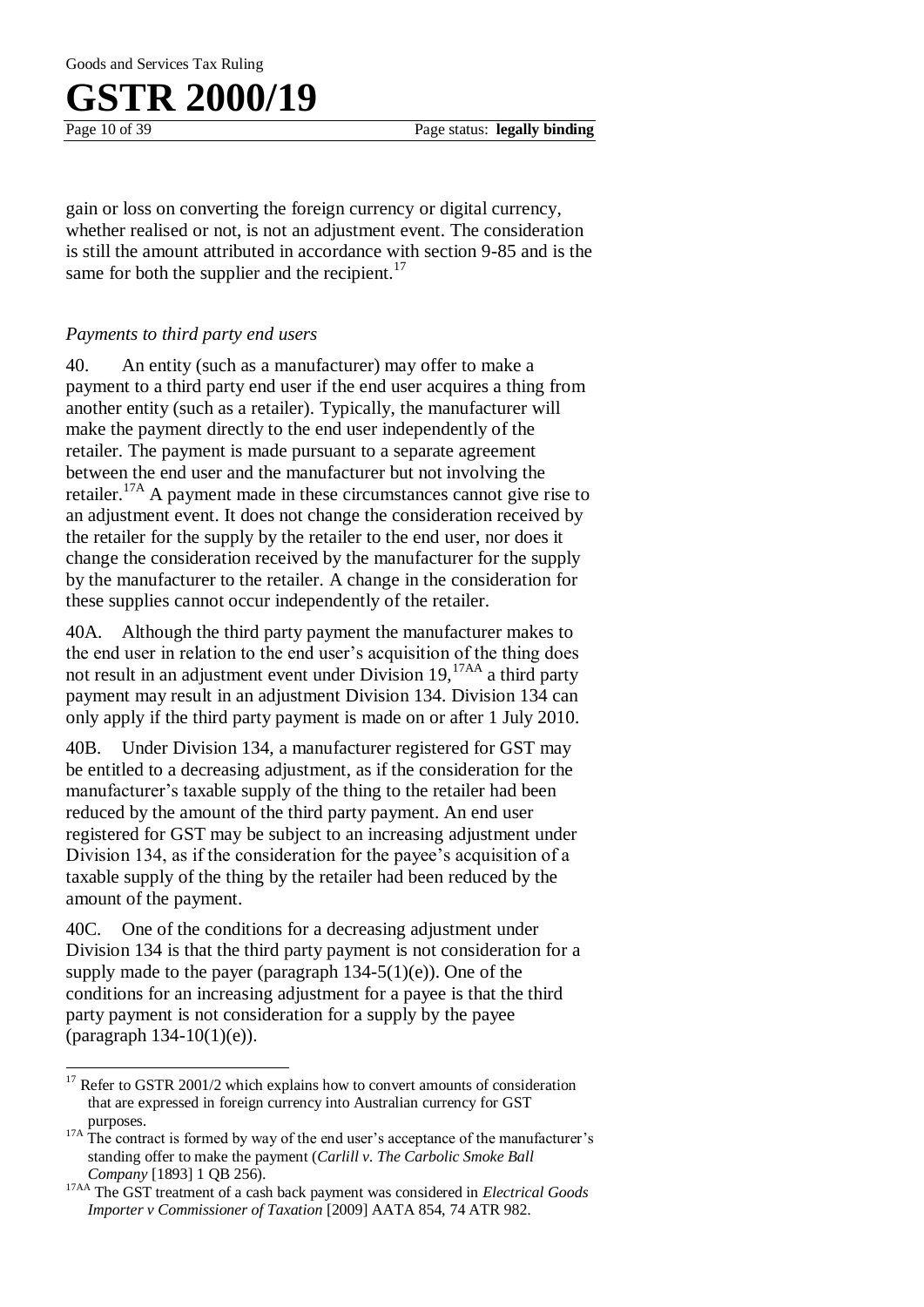41. In some circumstances, it may be necessary to consider whether a separate supply is made by the end user to the manufacturer in return for the payment. This will depend on the arrangement between the parties, including any contract between them. For example, where the end user is merely accepting the manufacturer's standing offer by way of making a purchase from the retailer, the end user does not enter any binding obligation in favour of the manufacturer. Nor does it provide goods, services, or anything else which can be described as a supply to the manufacturer. As such it makes no supply.<sup>17AB</sup> By contrast, the manufacturer may offer a rebate to the end user under a separate agreement entered into by both parties. Where the agreement requires the end user to do something specific, such as participate in a publicity promotion for the manufacturer, the end user is making a supply for consideration. The supply is the entry into and fulfilment of the obligation to participate in the promotion. The consideration is the rebate.

#### *Example*

 $\overline{a}$ 

42. Manufacturer Pty Ltd (M) offers \$1,000 to end users who purchase its products. M makes this offer independently of the retailer. The supply chain for the products is:

Manufacturer  $\Rightarrow$  Retailer  $\Rightarrow$  End User.

M sells a product to Retailer Pty Ltd (R) for \$22,000. R sells this product to an end user (EU) for \$33,000. As a result of the purchase, EU receives a \$1,000 payment from M.

The \$1,000 payment from M to EU does not change the consideration either for the supply from M to R or for the supply from R to EU. The payment does not give rise to an adjustment event in respect of either supply.

There is a binding unilateral obligation by M to EU in relation to the payment.17B EU accepts the manufacturer's standing offer to make the payment by purchasing a product from the retailer. However, EU makes no supply to M. EU has not entered any binding obligations in favour of the manufacturer and has not supplied goods, services or anything else to the manufacturer.

<sup>&</sup>lt;sup>17AB</sup> In Goods and Services Tax Ruling GSTR 2006/9 Goods and services tax: supplies, see 'Proposition 12: transactions that are neither based in an agreement that binds the parties in some way nor involve a supply of goods, services, or some other thing, do not establish a supply'.

<sup>&</sup>lt;sup>17B</sup> A unilateral contract involves the offer of a promise in return for the performance of an act. See J.W. Carter and D.J. Harland, *Contract Law in Australia*, 4<sup>th</sup> Ed, Butterworths, 2002, paragraph 249.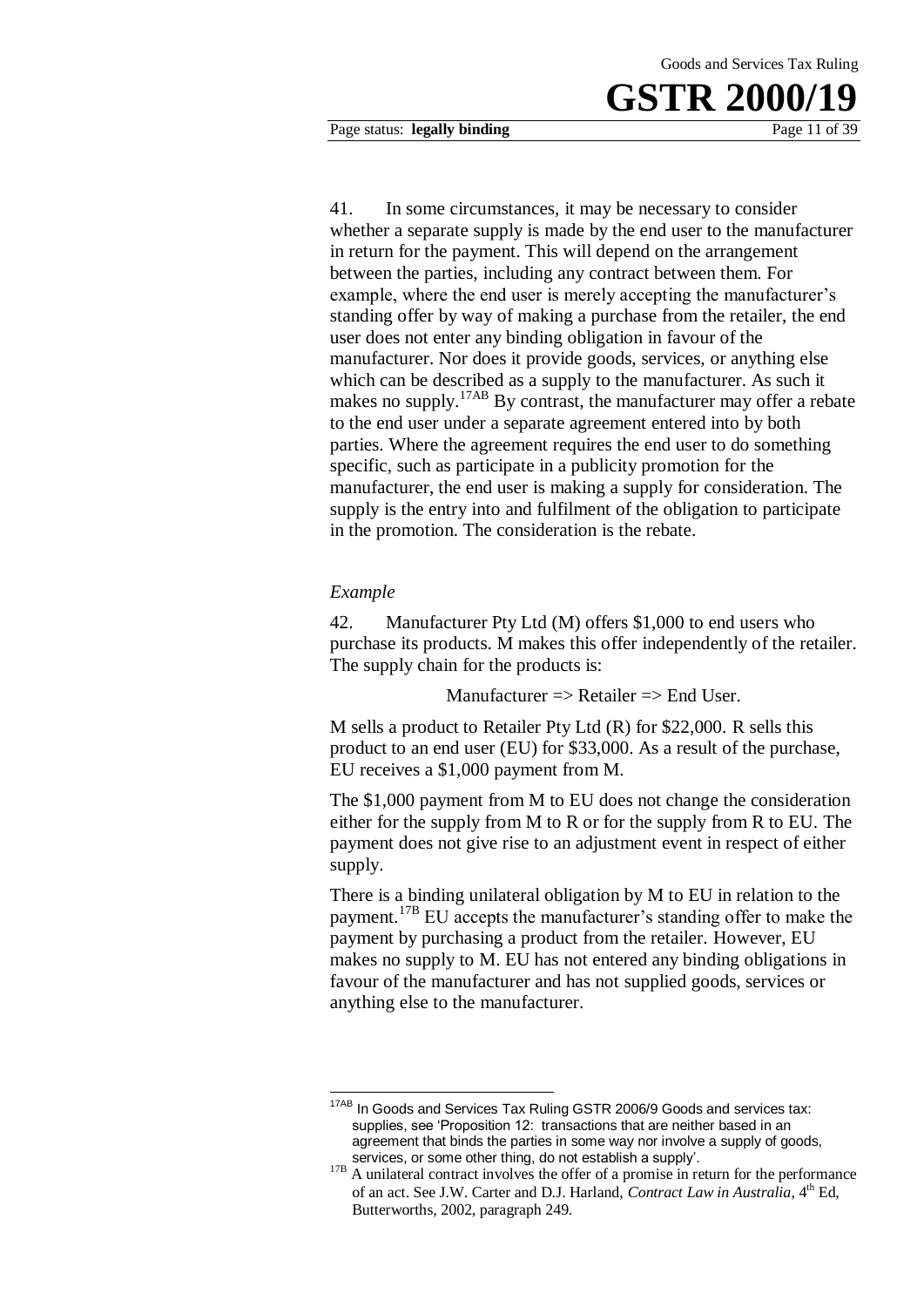The payment from M to EU, being a payment of money, is not a supply. Nor is it consideration for a supply. M has a GST liability of \$2,000 on its taxable supply to R  $(1/11^{th}$  of \$22,000). R is entitled to an input tax credit of \$2,000 on its creditable acquisition from M and has a GST liability of \$3,000 on its taxable supply to EU  $(1/11<sup>th</sup>$  of \$33,000). If EU is registered or required to be registered for GST and acquires the product solely for a creditable purpose, it will be entitled to an input tax credit of \$3,000.

However, if the payment is made on or after 1 July 2010, and the requirements of Division 134 are met, M will be entitled to a decreasing adjustment of 1/11th of the third party payment. If EU is making the acquisition wholly for a creditable purpose and is registered or required to be registered EU will be subject to an increasing adjustment of 1/11th of the third party payment.

#### *Example*

 $\overline{a}$ 

42A. This example is factually similar to the example above, except that R applies EU's entitlement at the point of sale for customer convenience, rather than M making the payment directly to EU.

EU pays R \$32,000 and M subsequently forwards \$1,000 to R on behalf of, or at the direction of,  $EU.$ <sup>17C</sup>

The analysis remains as in the previous example. There is no adjustment event. As the payment from M to R is paid on behalf of and at the direction of EU, it forms part of the consideration liable to be provided by EU to R for the supply from R to EU. The GST liabilities and input tax credit entitlements of the parties are as outlined in the previous example.

However, it should be noted that where the payment is not made independently of the retailer, the GST consequences will depend on the nature of the agreement between the parties and the surrounding facts and circumstances.

The payment is still made independently of the retailer. The retailer is only involved at an administrative level. It is the end user that is entitled to the payment pursuant to its agreement with the manufacturer. The payment from the manufacturer to the retailer is paid on behalf of the end user. The end user's liability under its contract with the retailer is \$33,000.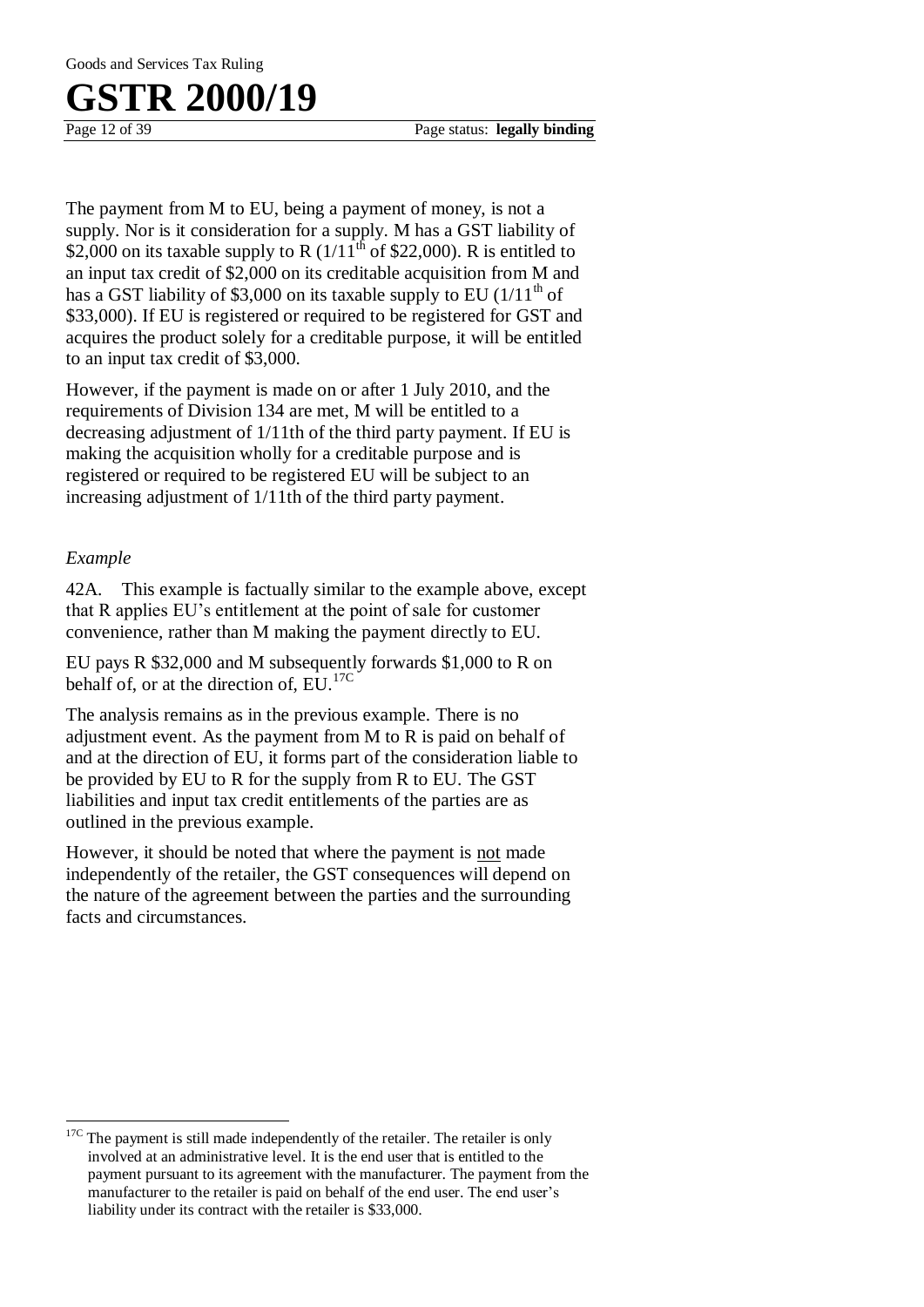#### Page status: **legally binding** Page 13 of 39

#### *Payments to third parties other than end users*

42B. An entity (such as a manufacturer) may also make a payment to a third party entity that is neither an end user of its products nor a direct recipient of its supply. Provided such a payment is made directly by the manufacturer to that third party entity and does not involve any other entity, it does not give rise to an adjustment event. Whether the payment is consideration for a separate supply made by the third party entity to the manufacturer will depend on the surrounding facts and circumstances of the case.<sup> $17D$ </sup> If the payment is made on or after 1 July 2010 and is not consideration for a supply made by the third party entity to the manufacturer, Division 134 may apply, as described in paragraphs 40A, 40B and 40C of this Ruling.

#### *Payments arranged and administered by third parties*

43. Recipients may often enter co-operative buying arrangements with other recipients to negotiate loyalty payments such as volume rebates from suppliers. This may be achieved through a separate entity that receives and administers the payments on behalf of all recipients. The separate entity (here called the administrator) will receive a payment from the supplier when the total acquisitions made by the recipients reaches a certain volume. The administrator will then pass on the respective portion of the payment to the individual recipients.

44. In many circumstances these payments will be adjustment events as the purpose of the payments is to reduce the consideration that the recipients pay for the supplies. The administrator is merely the conduit for channelling the payment to the recipients.

#### *Example*

<u>.</u>

45. Richard is an electrician and belongs to a buying co-operative. The co-operative has an agreement with Cable Supplies Pty Ltd to pay a 5% rebate in respect of purchases made by the members once the combined purchases reach a certain volume. When Richard receives his portion of the rebate from the co-operative, he will make an increasing adjustment. Cable Supplies will make a corresponding decreasing adjustment.

46. Where the purpose of the payment is to pay the administrator for the service of providing customers to the supplier and it is retained by the administrator, then the payment is consideration for a separate supply made by the administrator. Both the supplier and the

<sup>&</sup>lt;sup>17D</sup> Similar arrangements are common in the motor vehicle industry. For more information about GST consequences of certain motor vehicle incentive payments see GSTR 2014/1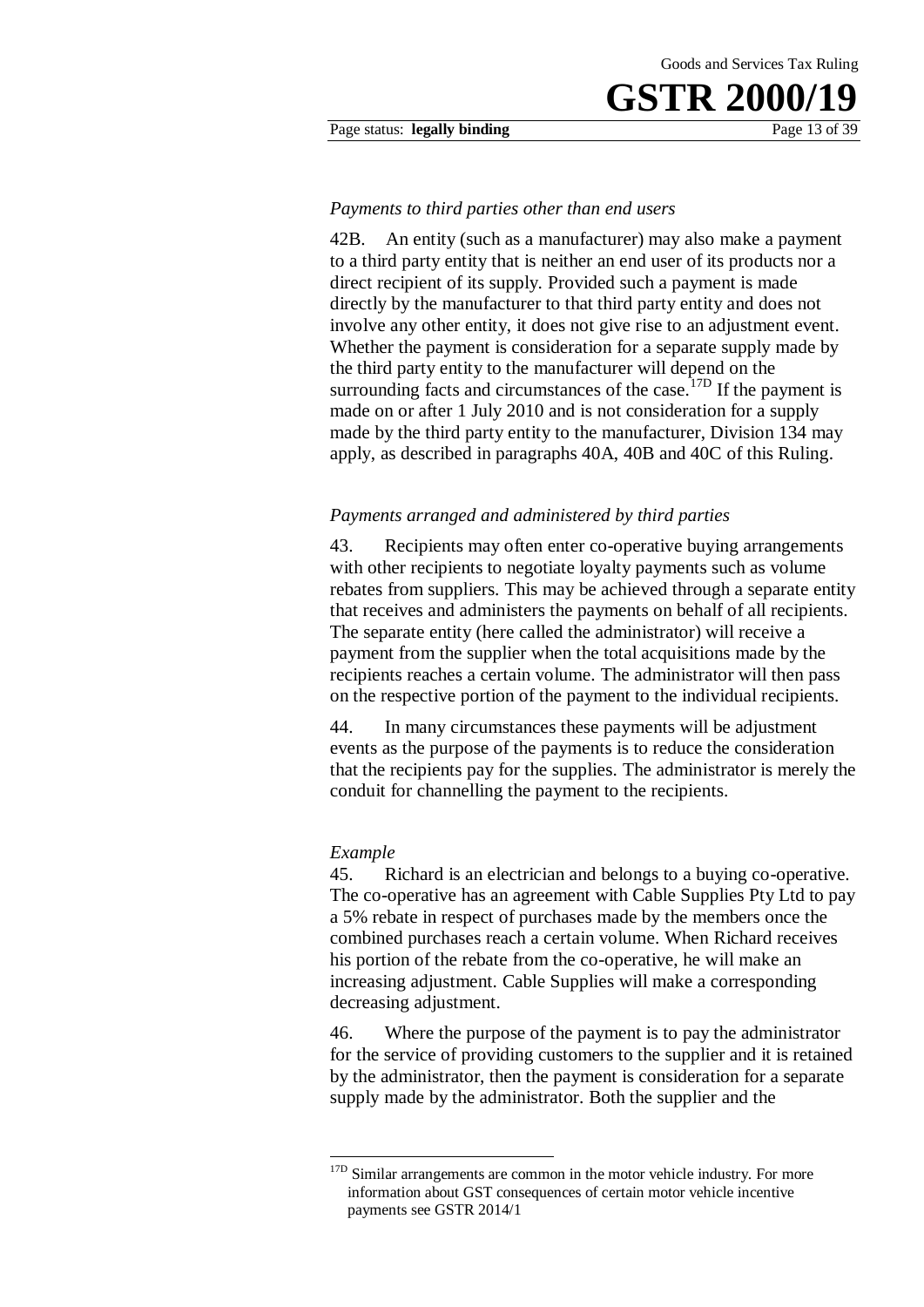administrator will account for the payment as consideration for the supply.

#### *Payments for returns of certain containers and packaging*

47. When you make a supply or acquisition of goods, the goods will often be delivered in or on some form of container, tray or pallet. A refund for the return of a container (etc) may give rise to an adjustment event where:

- the terms of the sale allow for the refund to be given should the container (etc) be returned; and
- the amount to be refunded is not an amount to which Division 99, which is about security deposits, applies.

#### *Dishonoured cheques*

48. When a cheque is not honoured, the consideration for the supply has not changed nor has the supply been cancelled. This is not an adjustment event.

49. If you are accounting on a cash basis for GST and a cheque for an amount that you accounted for on a previous BAS is not honoured, you will need to lodge a revised activity statement. If you are accounting on a non-cash basis, any adjustment you have in relation to the debt resulting from the cheque being dishonoured arises under Division 21, after taking appropriate steps to recover the debt.<sup>18</sup>

#### *Compromising or settling a debt*

 $\overline{a}$ 

50. You may agree to settle an outstanding debt that you owe to another entity or that the other entity owes to you. Generally, a settlement has the effect of decreasing the previously agreed consideration and so the settlement is an adjustment event.

#### *Endorsements to existing insurance policies*

51. Insurance policies may be endorsed to increase existing cover for an insured. An example of this is where an insured seeks extra cover under a home contents insurance policy for a new addition to the house or contents. The premium may be increased as a result of the extra cover. The increase in the premium is not an adjustment event, it is consideration for further supply. The further supply is the provision of the extra cover.

Division 21 deals with bad debts and is discussed in GSTR 2000/2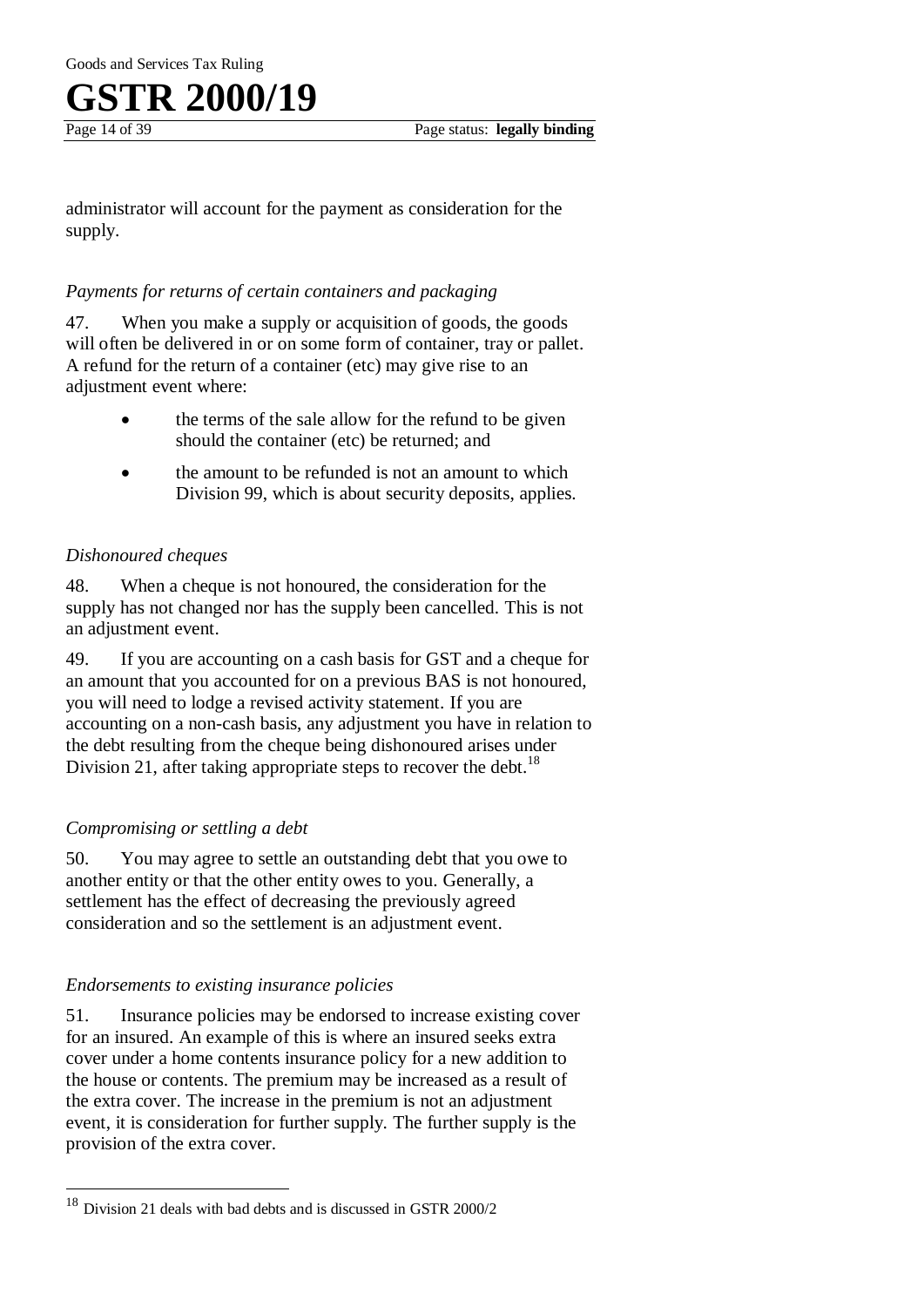#### *Short payments*

52. In some instances recipients may round off consideration when payment is made to their suppliers. For example, a recipient may make a \$100 payment for an invoice for \$104.35. As a supplier, you will generally do one of two things:

- you will treat the amount as outstanding, eventually write off the amount and do an adjustment under Division 21. The recipient would do likewise; or
- if you and the recipient agree, treat such differences as changes to the previously agreed consideration and therefore as adjustment events.

#### *Compensation – damaged goods (etc)*

53. Where a payment is received as consideration for the surrender of a right it will be consideration for a separate supply and not an adjustment event. The treatment of the payment will depend on the circumstances of the transaction. For example, a payment to a recipient to forego the right to have damaged goods repaired or replaced by a manufacturer is consideration for a separate supply and is not an adjustment event.

#### *Ullage payments*

54. A supplier may make an allowance to a distributor or retailer for loss, damage or some other non-recoverable diminution of the stock supplied, whether or not the loss (etc) occurs. This allowance, often referred to as ullage, is usually paid to compensate for leakage or loss attributable to the mode of packaging or transport. The treatment of such payments depends on the purpose for which it is made.

55. Where the ullage allowance is taken into account in arriving at the consideration for the supply, it will not be an adjustment event. Where a payment or allowance changes the previously agreed consideration for the supply, it is an adjustment event. For example, an allowance (in respect of damaged stock) that is taken off remittance for bearing the cost of damaged stock will usually be a change to the previously agreed consideration. Therefore, it will be an adjustment event.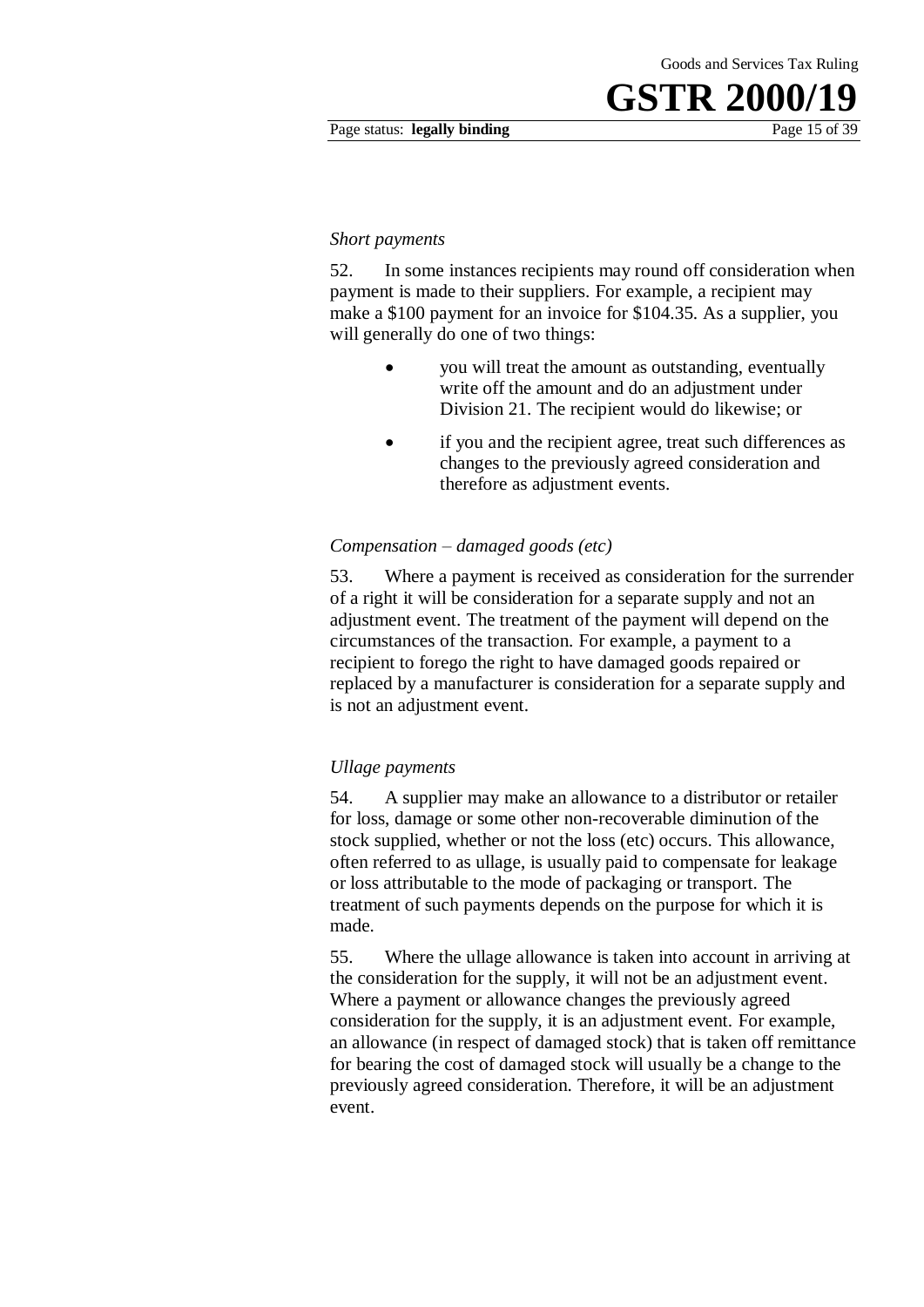#### *Prepaid conditional loyalty payments e.g., prepaid volume rebates*

56. A loyalty payment (eg a volume rebate) may be paid by a supplier (such as a manufacturer) to a recipient in respect of future purchases. The terms of the payment may include a condition that requires the recipient to repay some or all of the loyalty payment if a certain level of purchases is not made.

57. Where you enter into an obligation to make a certain level of purchases in return for a loyalty payment of some kind, you will have made a supply for consideration. You will have made a taxable supply if the other conditions of section 9-5 are met. If you are the entity making the loyalty payment, you will make an acquisition for consideration. Similarly, that acquisition may be a creditable acquisition for you, depending on your circumstances.

#### *Unconditional incentive payments*

58. A supplier (such as a manufacturer) may make an unconditional payment to an entity to induce the entity to make, or to continue to make purchases from the supplier. Where on the facts the payment is truly unconditional (i.e., a gift), then it is neither an adjustment event nor consideration for a separate supply.

#### *Example*

59. Big Steel Pty Ltd runs a promotion in which the  $500<sup>th</sup>$  customer of a certain type of steel receives a payment of \$500. There are no conditions attached to the payment. When paid, neither the customer nor Big Steel have to account for GST on this amount.

#### *Change in the extent of liability for the consideration*

60. The amount of input tax credit you claim in relation to an acquisition made in a tax period is based upon the extent to which you provide, or are liable to provide the consideration for that acquisition.<sup>19</sup> If your extent of liability changes, you may have claimed too much (or not enough) input tax credit. The change in liability is an adjustment event.

 $\overline{a}$ 

 $19$  Subsection 11-30(3).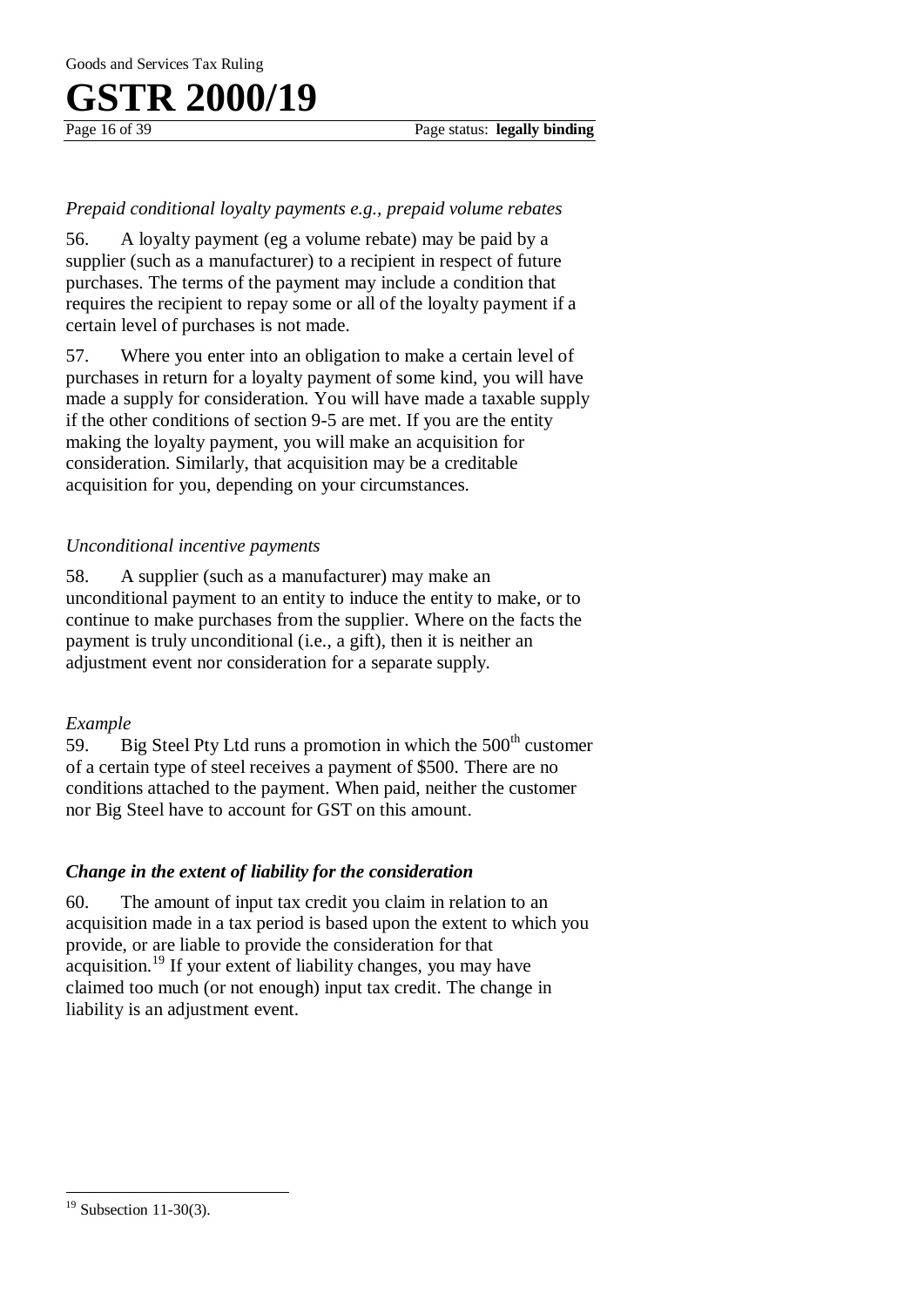#### *Example*

61. Gold Company and Silver Company are joint venturers, each with a 50% interest in the joint venture.<sup>20</sup> The joint venture is not a GST joint venture (refer Division 51). In January, the joint venture incurs expenditure of \$100,000 on exploration work for which each joint venturer is liable for \$50,000. However, the interests under the joint venture agreement are subsequently changed with effect from 1 January such that Gold Company has a 40% interest and Silver Company has a 60% interest. The change in interests has changed the extent to which each party is liable for the consideration for the January exploration work. This change in liability for the consideration is an adjustment event for each party.

#### *Where a supply or an acquisition becomes, or stops being, a taxable supply or a creditable acquisition*

62. In certain circumstances a supply which is not initially a taxable supply can become a taxable supply. In these circumstances, an adjustment event occurs.<sup>21</sup>

#### *Example*

63. Export Co sells engineering equipment both in Australia and overseas. Export Co sells goods to a company in Malaysia. No GST is included in the price as the goods are to be exported to Malaysia within 60 days. However, the goods are not exported at all and they are redirected to the Malaysian company's operations in Australia. This redirection has caused a previously **GST-free supply** to become a taxable supply. An adjustment event has occurred in relation to the supply.

#### *Changes in the use of an acquisition*

64. A change in the extent to which you use an acquisition for a **creditable purpose** is not an adjustment event. If you make an acquisition solely for a non-creditable purpose and you later apply that acquisition for a creditable purpose in your enterprise, this will not cause the acquisition to become a creditable acquisition. Adjustments for changes in use are accounted for under Division 129 (about changes in the extent of creditable purpose). An adjustment can

<u>.</u>

 $20$  A joint venture is not an entity for GST purposes. Whether an arrangement between two or more parties is a joint venture will depend on the facts of each case. Refer to GSTR 2004/2 which explains what is a joint venture for GST purposes.

 $^{21}$  Paragraph 19-10(1)(c).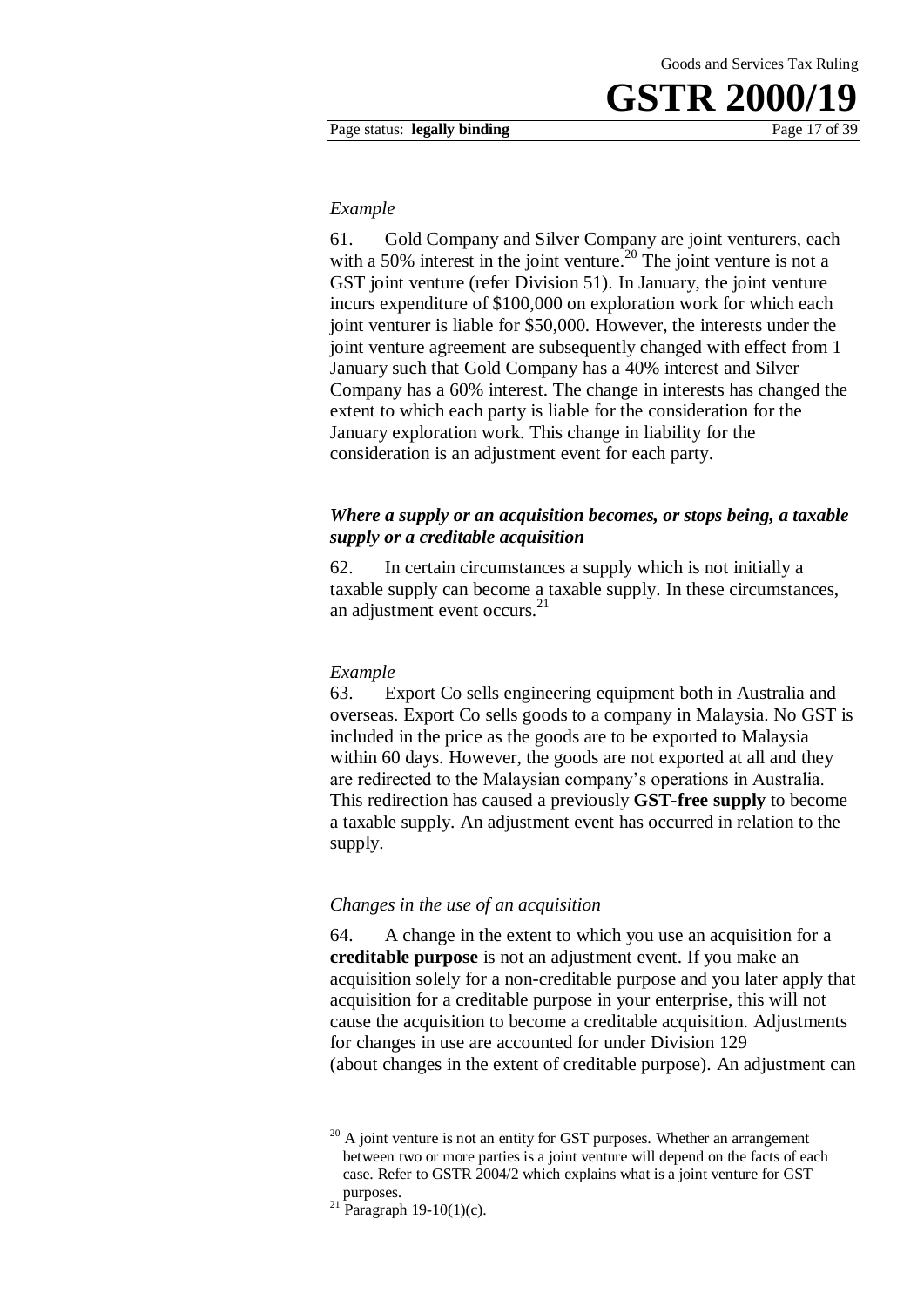Goods and Services Tax Ruling

## **GSTR 2000/19**

arise under that Division for an acquisition even if it is not a creditable acquisition.<sup>22</sup>

65. Similarly, if you make an acquisition solely for a creditable purpose and you apply the goods solely to private or domestic use, the acquisition does not cease being a creditable acquisition. You may need to make an adjustment under Division 130 (about goods applied solely to private or domestic use).

#### *Example*

66. Jeremy is registered and acquired a motor car for private purposes. The acquisition of the car is not a creditable acquisition because he did not acquire it for a creditable purpose.<sup>23</sup> He later starts to use the car in his enterprise. The motor car does not become a creditable acquisition because Jeremy starts to use it for a creditable purpose. The change in use of the motor vehicle is not an adjustment event. Instead he makes an adjustment under Division 129.

#### *Changes in your registration status*

67. A supply does not become, or stop being, a taxable supply merely because you become, or cease to be, registered or required to be registered. An acquisition does not become, or stop being, a creditable acquisition merely because you become, or cease to be, registered or required to be registered.

68. If you become registered, decreasing adjustments for certain trading stock acquired prior to becoming registered are accounted for under Division 137 (about decreasing adjustments for stock on hand when you become registered). If you cease to be registered, you may need to payback a portion of your input tax credits for certain assets. You do this by making an increasing adjustment under Division 138 (about cessation of registration).

#### *Example*

 $\overline{a}$ 

69. Lucy acquired a motor car for her business but she was not registered or required to be registered for GST purposes. Therefore the car is not a creditable acquisition.<sup>24</sup> She later becomes registered. The motor car does not become a creditable acquisition because Lucy became registered. That is, the event is not an adjustment event.

 $^{22}$  Refer subsection 129-5(1). Goods and Services Tax Ruling GSTR 2000/24 explains how to work out an adjustment for an acquisition or importation under Division 129.

 $23$  Paragraph 11-5(a).

 $24$  Paragraph 11-5(d).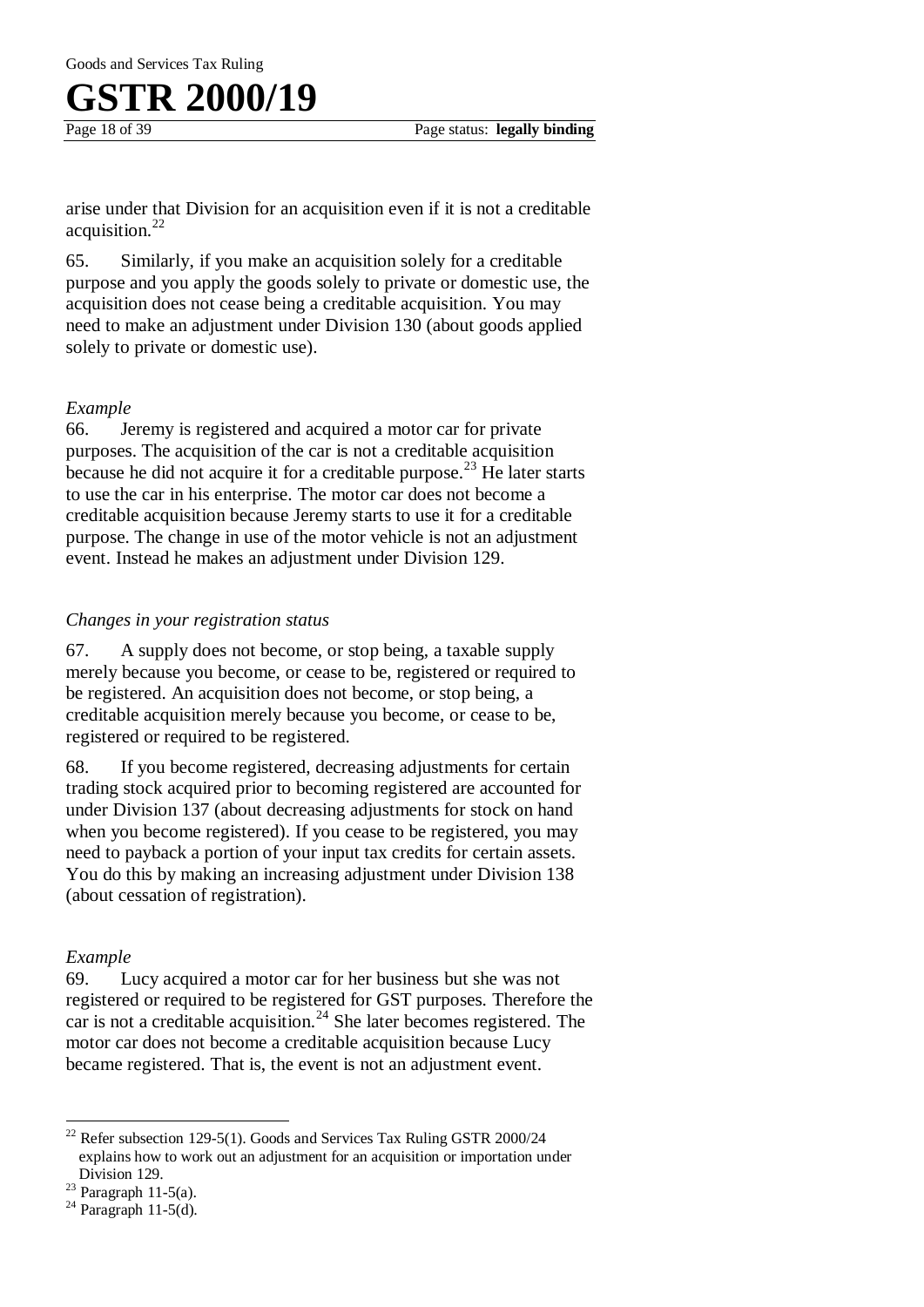#### Page status: **legally binding** Page 19 of 39

#### *Errors or omissions*

70. It is not an adjustment event if you wrongly classify a supply as being, or not being, a taxable supply, or an acquisition as being or not being a creditable acquisition. However, if there is a change in consideration as a result of correcting the error, this is an adjustment event in the period you become aware of this.

71. An adjustment event does not arise if you have made an error or omission in completing a previous BAS. For example, where you have incorrectly entered an amount on your BAS, this is not an adjustment event. You can correct your mistake by lodging a revised activity statement.

#### **When an adjustment event results in an adjustment under Division 19**

- 72. You have an adjustment for a supply if:  $2^5$ 
	- one or more adjustment events in relation to the supply occur during a tax period; and
	- GST on the supply was attributable to an earlier tax period (or, if the supply was not a taxable supply, would have been attributable to an earlier tax period had the supply been a taxable supply); and
	- the event has caused the previously attributed GST amount for the supply to differ from the corrected GST amount.
- 73. Similarly for an acquisition, you have an adjustment where:<sup>26</sup>
	- one or more adjustment events in relation to the acquisition occur during a tax period; and
	- an input tax credit for the acquisition was attributable to an earlier tax period (or, if the acquisition was not a creditable acquisition, would have been attributable to an earlier tax period had the acquisition been a creditable acquisition); and
	- the event has caused the previously attributed input tax credit amount to differ from the corrected input tax credit amount for the acquisition.

Thus, where the adjustment event occurs in the same period in which the GST on the supply or the input tax credit on the acquisition is attributable, an adjustment will not arise.

1

 $25$  Section 19-40.

<sup>&</sup>lt;sup>26</sup> Section 19-70.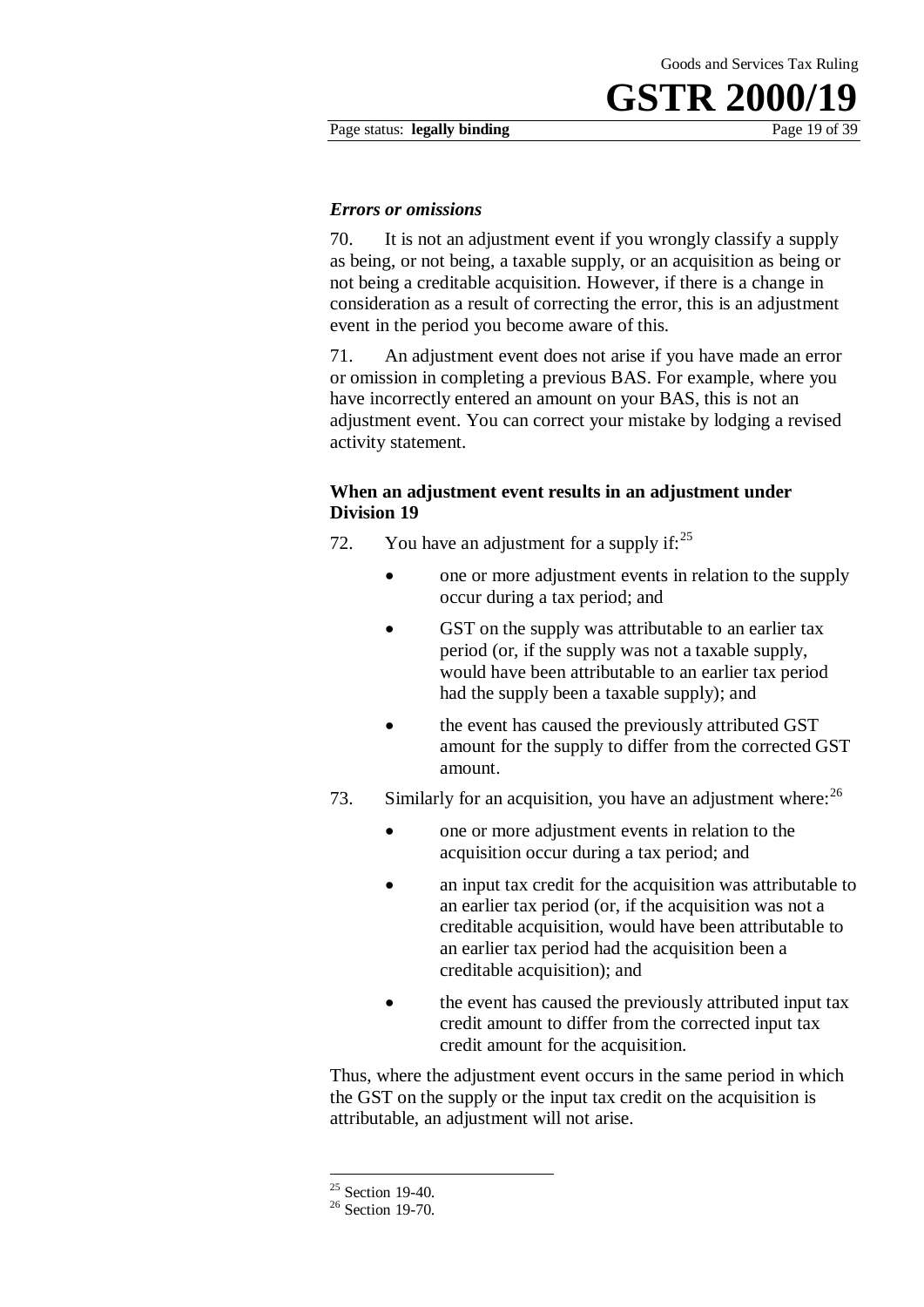#### *Example*

74. On 1 June 2001, Stationery Co makes a taxable supply of stationery goods for a consideration of \$100, with 2% discount offered if paid within 14 days. The recipient pays the account on 10 June 2001 and pays the discounted amount of \$98. In accounting for the transaction, Stationery Co calculates its GST liability on a price of \$98. Although there has been an adjustment event, there is no adjustment.

#### *Interaction between Division 19 and Division 133*

74A. Under Division 133, a decreasing adjustment for an acquisition may arise if, to take account of a GST liability that a supplier is subsequently found to have, the recipient provides additional consideration under a gross-up clause at a time when the recipient can no longer claim an input tax credit.

74B. If you have a decreasing adjustment under Division 133 and the circumstances that give rise to the adjustment also constitute an adjustment event, you do not have a decreasing adjustment under Division 19 for the acquisition in relation to those circumstances.<sup>26A</sup>

#### **Working out adjustments for supplies under Division 19**

75. An adjustment will arise, in relation to a supply, where an adjustment event has caused the previously attributed GST amount to differ from the corrected GST amount.<sup>27</sup> You need to work out the two amounts and then compare them to determine if an adjustment arises because of the adjustment event.

#### *The corrected GST amount for a supply*

76. The corrected GST amount for a supply in relation to a tax period must take into account:<sup>28</sup>

- the amount of any GST that was attributable to a tax period for the supply; and
- any changes in circumstances that have given rise to any adjustments under Subdivision 19-B or Division 21 (about adjustments for bad debts).

77. That is, the corrected GST amount reflects the GST for the supply, as at the end of the current tax period.

 $\overline{a}$ <sup>26A</sup> Section 133-10.

<sup>&</sup>lt;sup>27</sup> Paragraph 19-40(c).

 $28$  Paragraph 19-40(c).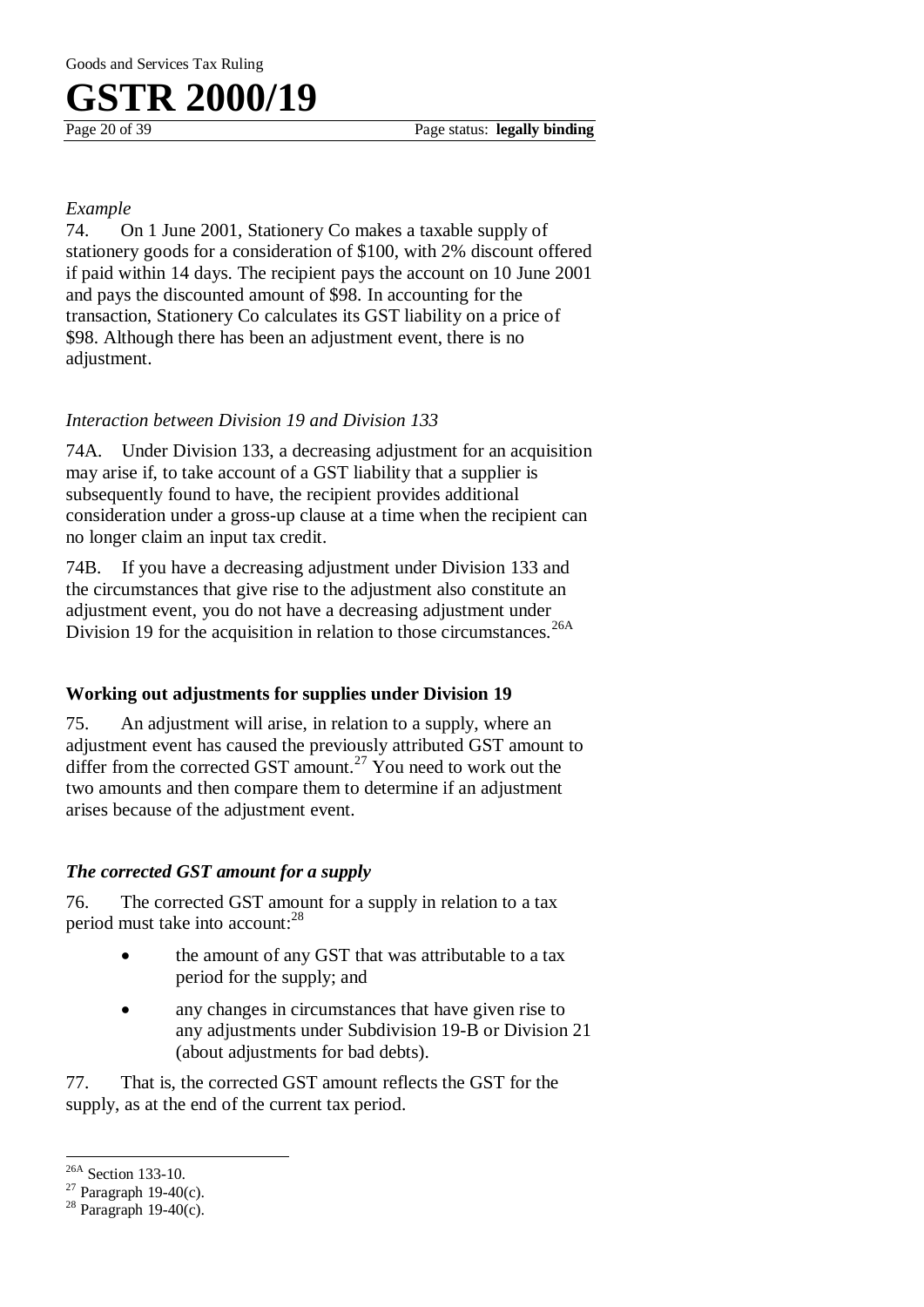#### *Example*

78. In Eliza's first tax period (ending on 31 March 2001), she makes a taxable supply with a consideration of \$1,100. GST payable of \$100 is attributable to the first tax period.

79. The consideration is decreased in her second tax period (ending on 30 June) by \$110 because Eliza allows a discount to the recipient of the supply. This is an adjustment event for the supply.

80. The corrected GST amount for her second tax period is worked out as follows:

| Original consideration                                                                                                     | \$1,100    |
|----------------------------------------------------------------------------------------------------------------------------|------------|
| PLUS the total effect on consideration of changes in<br>circumstances that give rise to an increasing<br>adjustment under: |            |
| Division 21                                                                                                                | <b>NIL</b> |
| Division 19                                                                                                                | <b>NIL</b> |
| LESS the total effect on consideration of changes in<br>circumstances that give rise to a decreasing<br>adjustment under:  |            |
| Division 21                                                                                                                | NIL.       |
| Division 19                                                                                                                | \$110      |
| Adjusted consideration                                                                                                     | \$990      |
| multiplying by 1/11 to give the corrected GST<br>amount                                                                    | \$90       |

#### *The previously attributed GST amount for a supply*

81. The previously attributed GST amount for a supply in relation to a tax period is:<sup>29</sup>

- the amount of any GST that was attributable to a tax period for the supply; plus
- the sum of any increasing adjustments under Subdivision 19-B or Division 21 that were previously attributable to any tax period for the supply; minus
- the sum of any decreasing adjustments under Subdivision 19-B or Division 21 that were previously attributable to any tax period for the supply.

1

 $29$  Section 19-45.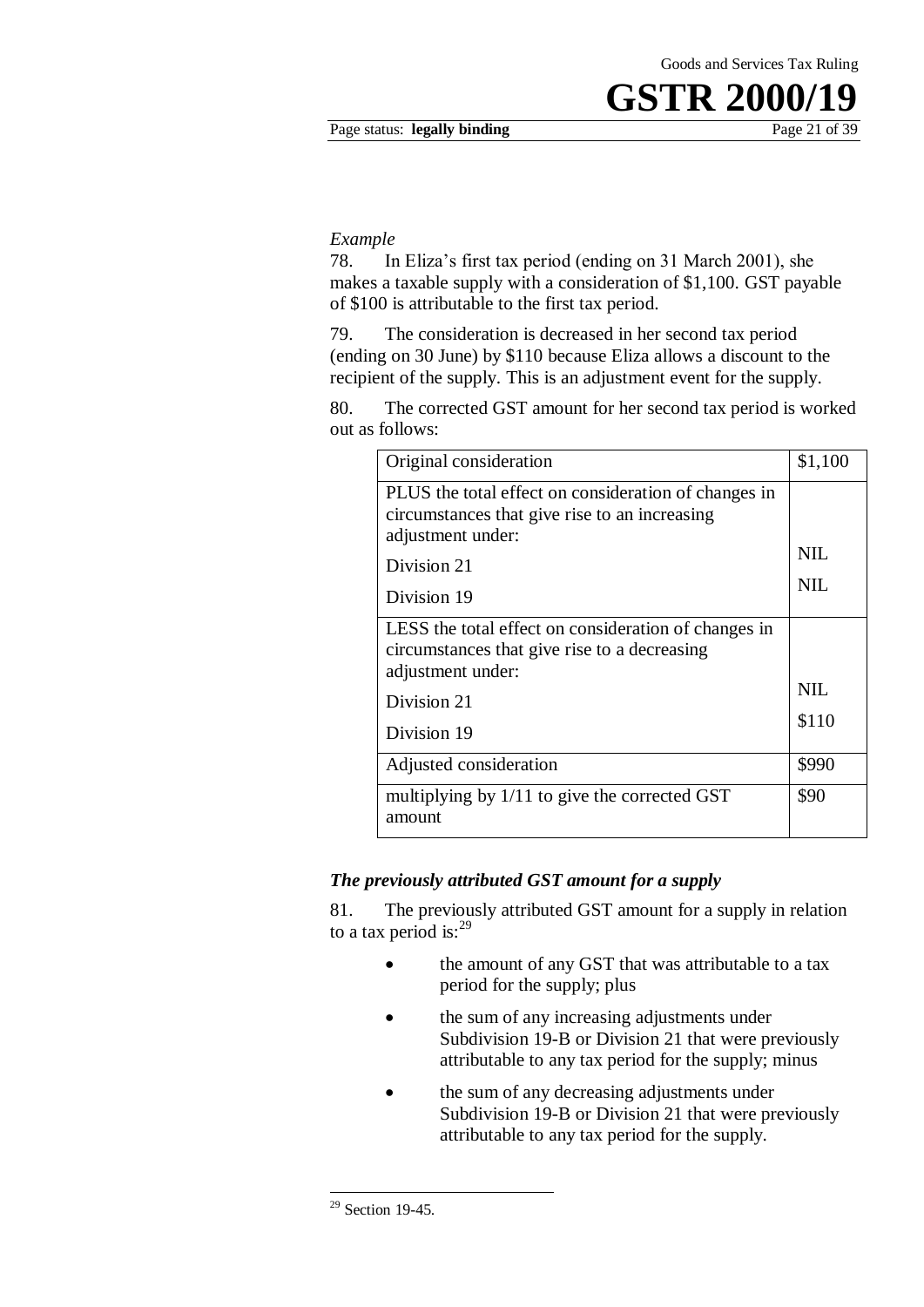

82. The previously attributed GST amount does not take into account the effect of any adjustment events that occur in the current period for the supply.

#### *Example*

83. Using the example from paragraphs 78 to 80, Eliza's previously attributed GST amount is worked out as follows:

| GST attributed to the tax period ending<br>31 March 2001 <sup>30</sup>            | \$100      |
|-----------------------------------------------------------------------------------|------------|
| PLUS the sum of all increasing adjustments under:                                 |            |
| Division 21                                                                       | <b>NIL</b> |
| Division 19 (except any Division 19 adjustments in<br>the current period) $31$    | <b>NIL</b> |
| LESS the sum of all decreasing adjustments under:                                 |            |
| Division 21                                                                       | <b>NIL</b> |
| Division 19 (except any Division 19 adjustments in<br>the current period) $^{32}$ | <b>NIL</b> |
| previously attributed GST amount                                                  | \$100      |

#### *Working out the amount of the adjustment*

84. The amount of an adjustment is the difference between the previously attributed GST amount and the corrected GST amount. If the corrected GST amount is greater than the previously attributed GST amount, you will have not paid enough GST. Therefore you have an *increasing adjustment*. If the corrected GST amount is less than the previously attributed GST amount, you will have paid too much GST. Therefore you have a *decreasing adjustment*. 33

 $\overline{a}$ 

 $30$  Paragraph 19-45(a).

 $31$  Paragraph 19-45(b).

 $32$  Paragraph 19-45(c).

<sup>&</sup>lt;sup>33</sup> Sections 19-50 and 19-55.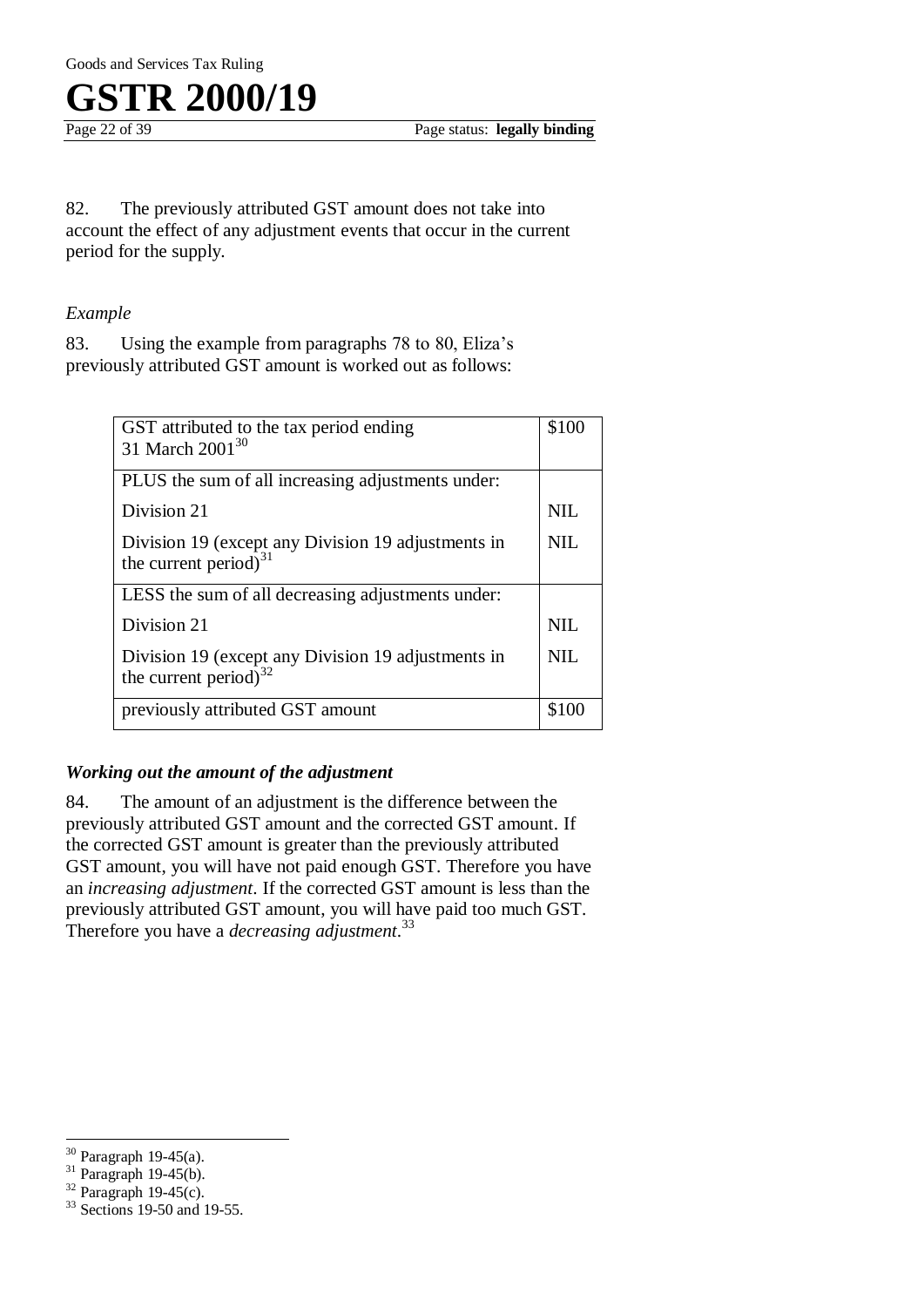#### Page status: **legally binding** Page 23 of 39

#### *Example*

85. For Eliza's supply (continuing with the same example), the corrected GST amount (\$90) is less than the previously attributed GST amount (\$100). Therefore a decreasing adjustment has arisen. The amount of the adjustment is:

 $$100 - $90 = $10.$ 

The final amount of GST Eliza should have accounted for with regard to the supply is:

| GST for the first tax period:          | \$100 |
|----------------------------------------|-------|
| LESS changes in the second tax period: |       |
| under Division 21                      | NIL.  |
| under Division 19                      | \$10  |
|                                        |       |

#### *Alternative method for working out adjustments for wholly taxable supplies*

86. Where you have an adjustment event in relation to supplies that you make, provided they are wholly taxable supplies, the amount of the adjustment will be  $1/11<sup>th</sup>$  of the amount of the change to the consideration or cancellation.

87. If you have an adjustment for your wholly taxable supplies and you use this method to calculate the amount of that adjustment, the Commissioner will accept that you have correctly calculated your adjustment.

#### *Working out the amount of an adjustment for an adjustment event in respect of mixed supplies you make*

88. As a supplier, you may have an adjustment event that relates to both taxable supplies and other supplies you have made. An example of this is when you give a volume rebate or settlement discount to a customer in respect of all supplies made over a certain period. If the adjustment event relates to both taxable supplies and supplies that were either GST-free or input taxed, in order to work out the exact amount of the adjustment you will need to work out the proportion of the discount or rebate that relates to taxable supplies. One way to do this is to link the discount or rebate to the invoices for those particular supplies. By establishing that link, you may be able to access the information necessary to work out the correct adjustment.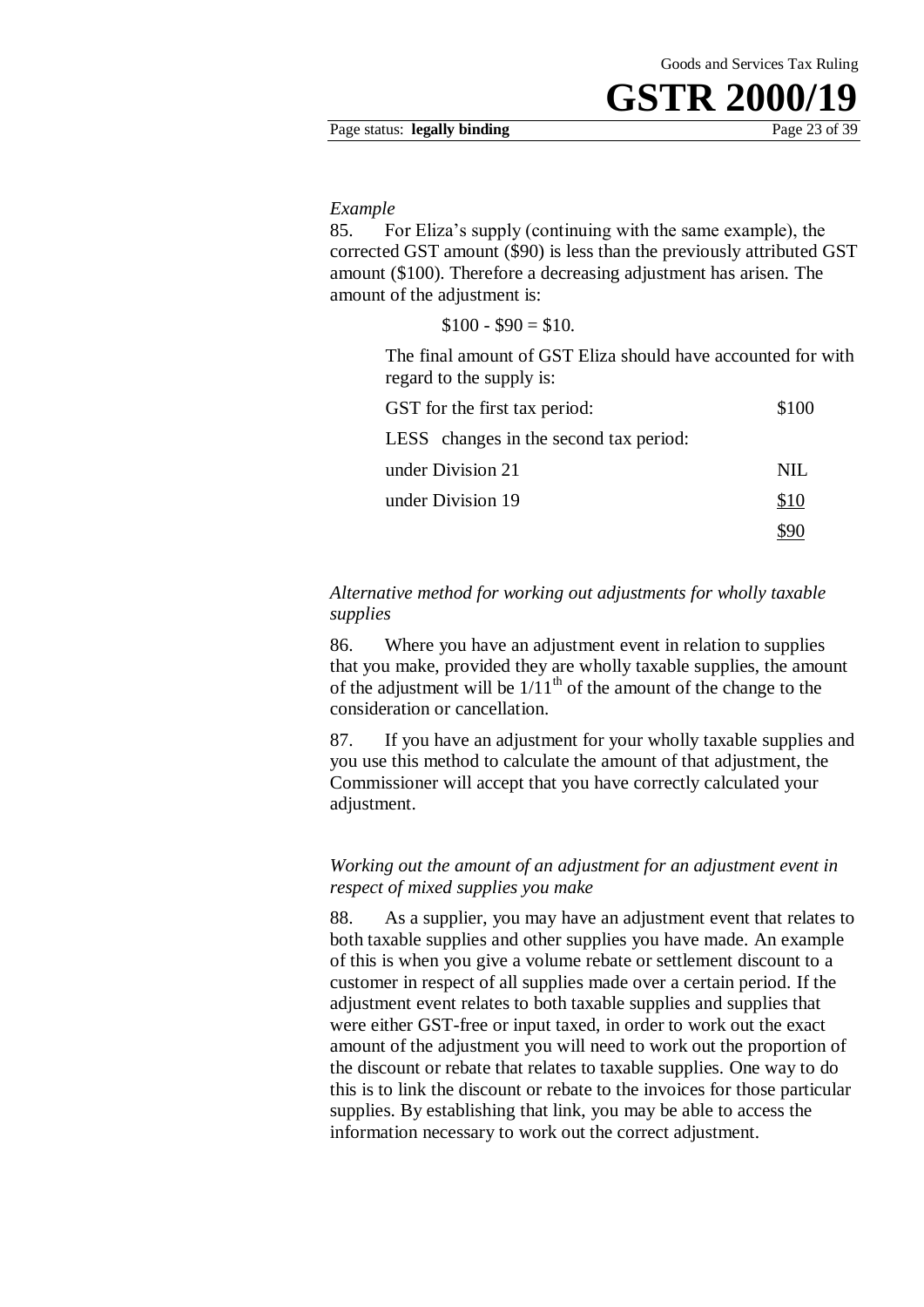Goods and Services Tax Ruling

## **GSTR 2000/19**

89. However, it may be difficult and/or costly to establish the proportion of the discount or rebate that relates to the taxable supplies and that proportion that relates to other supplies. For example, if your accounting or computer system is not able to readily retrieve this information, you may need to undertake an expensive manual exercise. If this is the case, you may make a reasonable estimate of the proportion of the discount or rebate that relates to the taxable supplies. We anticipate that, over time, computer and accounting systems will improve in relation to recording the information necessary to support the calculation of these types of adjustments.

#### *Example*

90. XYZ Pty Ltd gives a 2% volume rebate in respect of both taxable supplies and GST free supplies that it makes to Henry. The amount of the rebate is \$1,100 and some of the supplies it relates to are GST free. XYZ's computerised accounting system is unable to link the rebate to the relevant invoices to work out the proportion of the rebate that relates to the taxable supplies. However, in the tax periods over which XYZ made those supplies to Henry, XYZ has ascertained that approximately 40% of them were taxable supplies and 60% of them were GST free supplies. Using this data, XYZ estimates that 40% of the rebate relates to taxable supplies. The amount of the adjustment is then:

40% x  $$1,100 \times 1/11 = $40$ 

#### **Working out adjustments for acquisitions under Division 19**

91. An adjustment will arise, in relation to an acquisition, where an adjustment event has caused the previously attributed input tax credit amount to differ from the corrected input tax credit amount.<sup>34</sup> You need to work out the two amounts and then compare them to determine if an adjustment arises because of the adjustment event.

 $\overline{a}$ 

 $34$  Paragraph 19-70(c).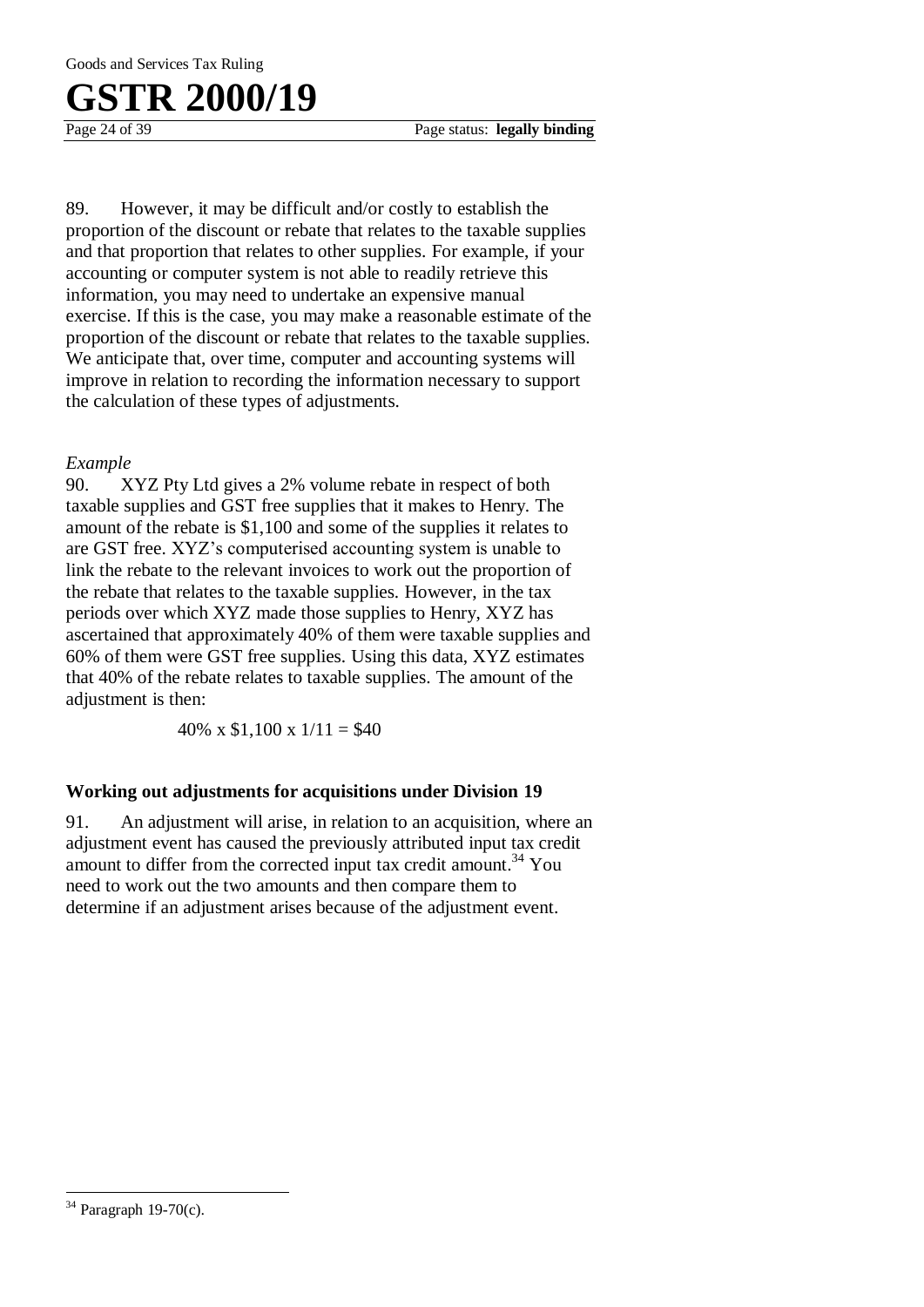#### Page status: **legally binding** Page 25 of 39

#### *The corrected input tax credit amount*

92. In working out the input tax credit for an acquisition in relation to a tax period:

- $\bullet$  you take into account:<sup>35</sup>
	- any input tax credit entitlement for the acquisition; and
		- any changes in circumstances that give rise to any adjustments under Subdivision 19-C, Division 21, Division 129 (about adjustments for changes in the extent of creditable purpose), Division 133 (about adjustments for providing additional consideration under gross-up clauses) or Division 134 (about adjustments for third party payments);
- you do not take into account:
	- any annual increasing adjustment that you have made because Division  $131^{35A}$  applied to that acquisition. You treat the acquisition as though Division 131 did not apply.

93. The corrected input tax credit amount reflects the input tax credit for the acquisition as at the end of the current period. You take into account any Subdivision 19-C, Division 21, Division 129, Division 133, or Division 134 adjustment, up to and including the current tax period. If you have made a Division 131 election, and the acquisition was one to which Division 131 applied, you do not take into account any increasing adjustment that you have already made because of that election and you treat the acquisition as though Division 131 had not applied for the purposes of working out the corrected input tax credit amount.

#### *Example – no annual private apportionment election*

94. In Thomas's first tax period (ending on 31 March 2001), he makes a creditable acquisition for \$1,100. The extent of creditable purpose for the acquisition is 60%. Thomas has not made an annual apportionment election under Division 131. An input tax credit of  $$60 ($1,100 \times 1/11 \times 60\%)$  is attributable to the first tax period.

1

 $35$  Subsection 19-70(2).

<sup>&</sup>lt;sup>35A</sup> Division 131 is about annual apportionment of creditable purpose. You may make an annual apportionment election under Division 131 if you satisfy the eligibility requirements, which are set out in section 131-5 and are explained in the Fact Sheet *GST and annual private apportionment* (which can be accessed at www.ato.gov.au).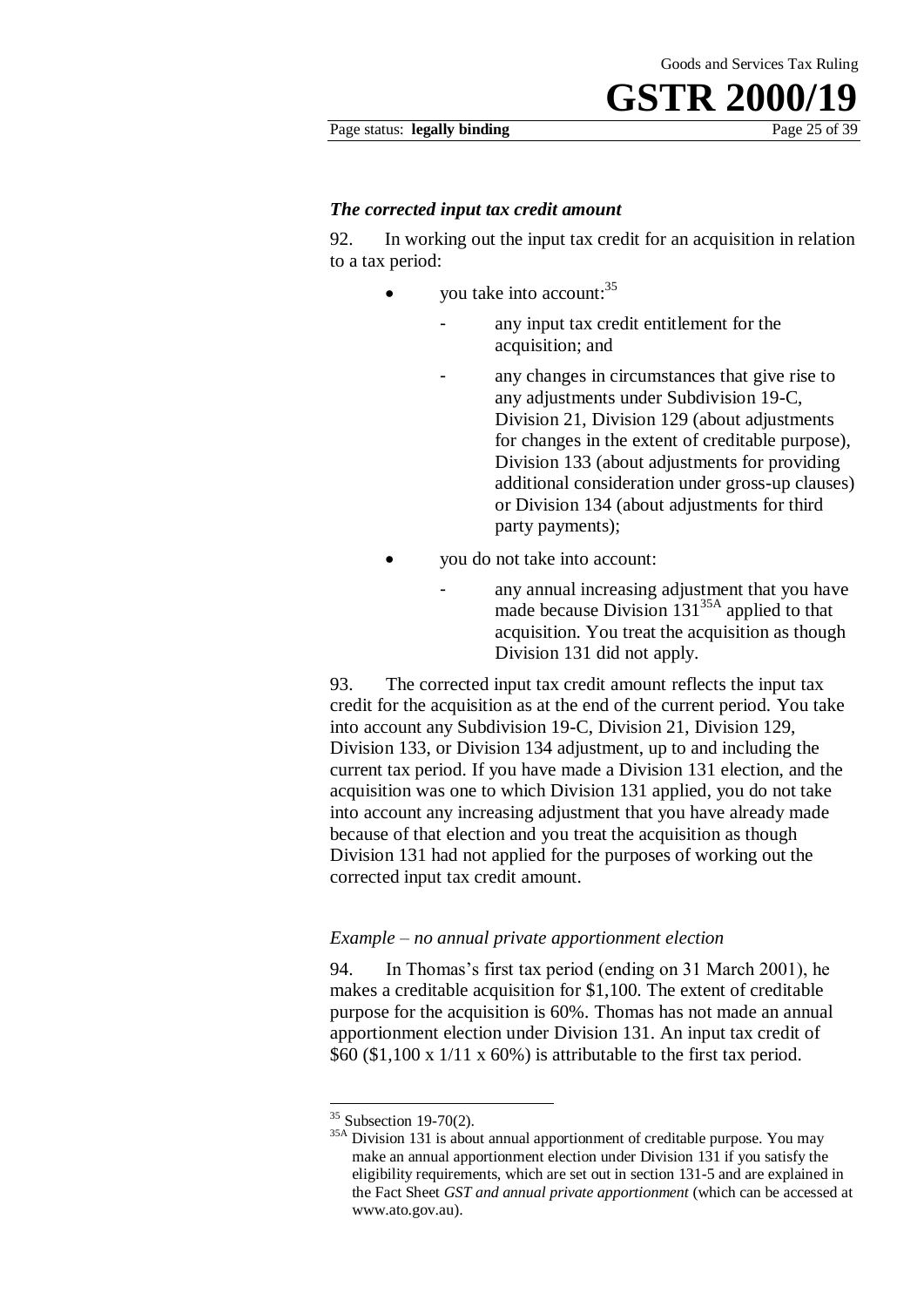95. The consideration is decreased by \$110 in his second tax period (ending on 30 June) because Thomas is allowed a discount. This is an adjustment event for the acquisition.

96. The corrected input tax credit amount for the second tax period is worked out as follows:

| original consideration                                              | \$1,100    |
|---------------------------------------------------------------------|------------|
| PLUS the total effect on consideration of changes in                |            |
| circumstances which give rise to decreasing                         |            |
| adjustments under:                                                  |            |
| Division 133                                                        | <b>NIL</b> |
| Division 129                                                        | <b>NIL</b> |
| Division 21                                                         | <b>NIL</b> |
| Division 19                                                         | <b>NIL</b> |
| LESS the total effect on consideration of changes in                |            |
| circumstances which give rise to increasing                         |            |
| adjustments under:                                                  |            |
| Division 134                                                        | <b>NIL</b> |
| Division 129                                                        | <b>NIL</b> |
| Division 21                                                         | <b>NIL</b> |
| Division 19                                                         | \$110      |
| Adjusted consideration                                              | \$990      |
| Multiplying by 1/11                                                 | \$90       |
| Multiplying by 60% to give the corrected input tax<br>credit amount | \$54       |

#### *Example – annual apportionment election*

96A. Joan has tax periods of 1 month. In Joan's tax period ending on 30 June 2005, she makes a creditable acquisition for \$1,100. Joan had made an annual apportionment election under Division 131. The extent of creditable purpose for the acquisition is 60% and the extent of private use for the acquisition is 40%. As Joan has a Division 131 annual apportionment election in place she claims the full input tax credit of \$100 in the tax period ending 30 June 2005.

96B. Under Division 131 Joan is required to make an increasing adjustment of \$40, that is,  $(\$100 - (\$100 \times 60\%)$  to account for her private use of the acquisition. Joan needs to make the increasing adjustment in her Business Activity Statement (BAS) that covers the last day on which her income tax return is due or she may choose to make the adjustment in a BAS for an earlier tax period. Joan chooses to make the increasing adjustment in her BAS for the tax period ending 31 July 2005.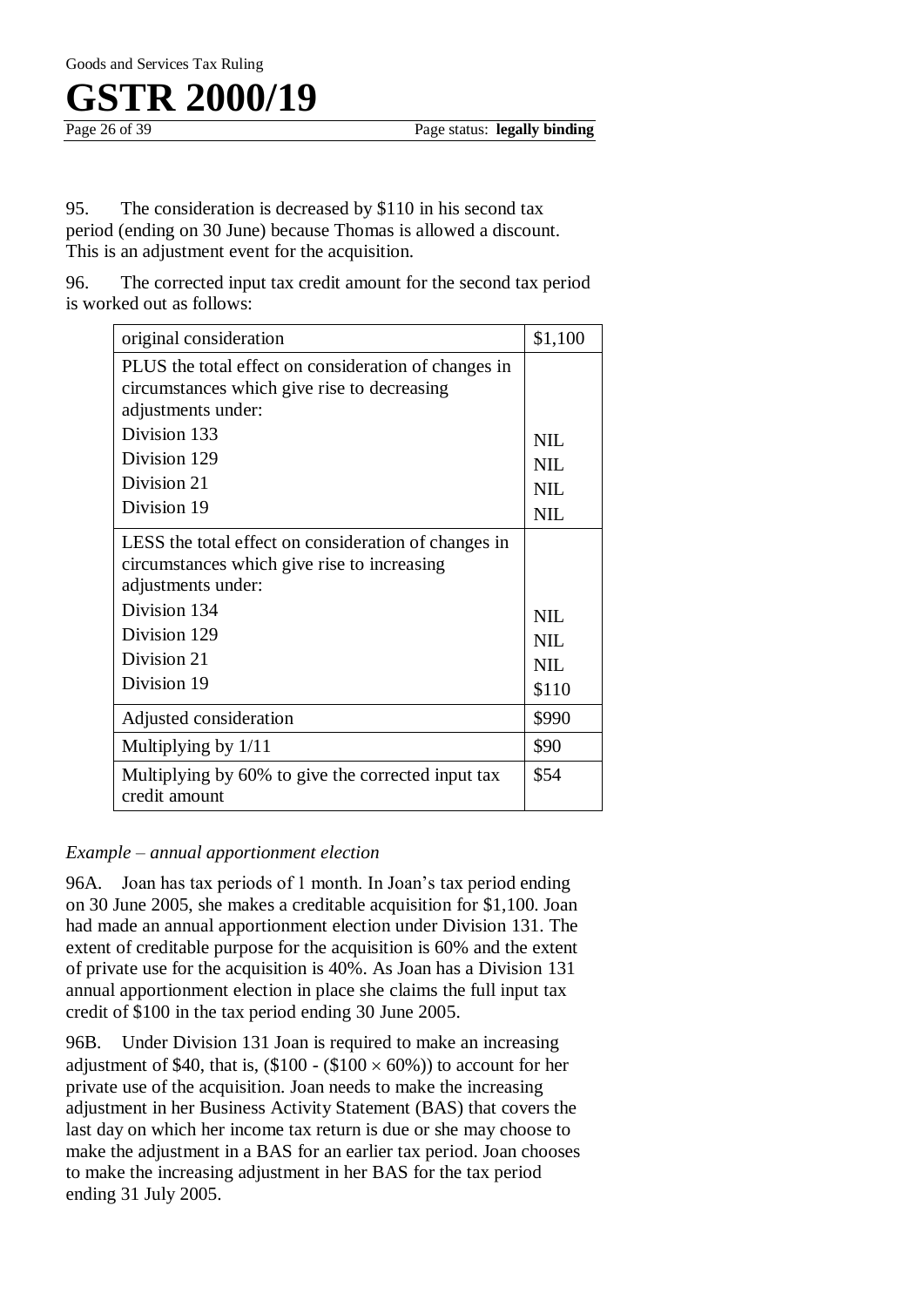#### Page status: **legally binding** Page 27 of 39

96C. In August, after making the annual increasing adjustment, Joan receives a rebate of \$110 for the acquisition. This is a reduction in consideration and an adjustment event for the acquisition.

96D. The corrected input tax credit amount for the tax period ending 31 August 2005 is the same as it would have been had the annual apportionment election not applied. This is because in working out the corrected input tax credit amount Joan does not take into account the increasing adjustment that she made under Division 131 and Joan treats the acquisition as though Division 131 did not apply:

| original consideration                                                                                                    | \$1,100    |
|---------------------------------------------------------------------------------------------------------------------------|------------|
| PLUS the total effect on consideration of changes in<br>circumstances which give rise to decreasing<br>adjustments under: |            |
| Division 133                                                                                                              | <b>NIL</b> |
| Division 129                                                                                                              | <b>NIL</b> |
| Division 21                                                                                                               | <b>NIL</b> |
| Division 19                                                                                                               | <b>NIL</b> |
| LESS the total effect on consideration of changes in<br>circumstances which give rise to increasing<br>adjustments under: |            |
| Division 134                                                                                                              | NIL.       |
| Division 129                                                                                                              | <b>NIL</b> |
| Division 21                                                                                                               | <b>NIL</b> |
| Division 19                                                                                                               | \$110      |
| Adjusted consideration                                                                                                    | \$990      |
| Multiplying by 1/11                                                                                                       | \$90       |
| Multiplying by 60% to give the corrected input tax<br>credit amount                                                       | \$54       |

#### *The previously attributed input tax credit amount*

97. The previously attributed input tax credit amount for an acquisition in relation to a tax period is:  $36$ 

> • the amount of any input tax credit entitlement for the acquisition; minus

1

<sup>&</sup>lt;sup>36</sup> Section 19-75.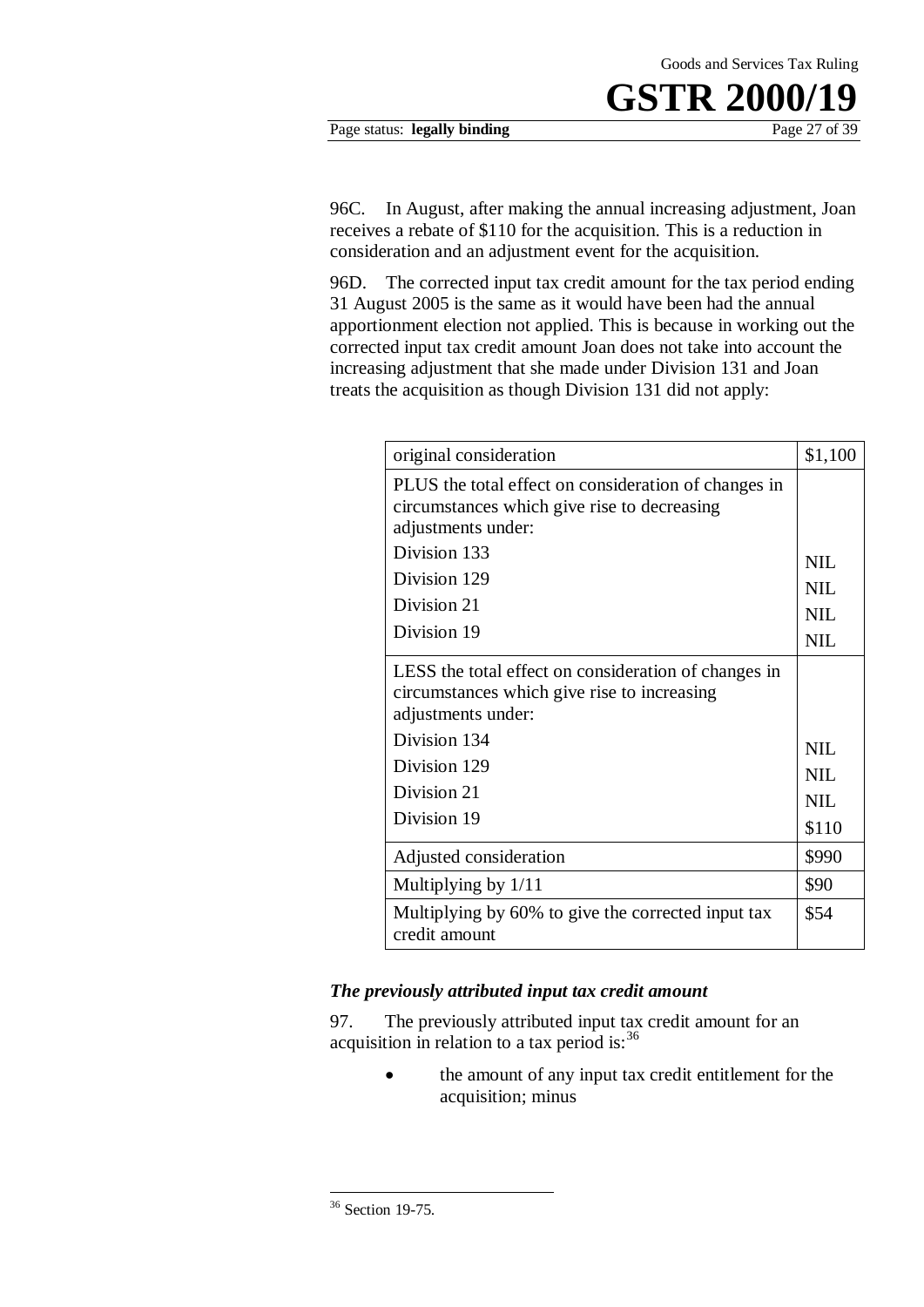Page status: **legally binding** 

- the sum of any increasing adjustments under Subdivision 19-C or Division 21, 129, 131 or 134, that were previously attributable to a tax period in respect of the acquisition; plus
- the sum of any decreasing adjustments under Subdivision 19-C, Division 21, 129 or 133, that were previously attributable to a tax period in respect of the acquisition.

98. The previously attributed input tax credit amount does not take into account the effect of any adjustment events that occur in the current tax period for the acquisition.

#### *Example – no annual private apportion election – following on from paragraphs 94 to 96*

99. Continuing with the example from paragraph 94, Thomas's previously attributed input tax credit amount is worked out as follows:

| input tax credit attributed to any tax period <sup>37</sup> | \$60       |
|-------------------------------------------------------------|------------|
| LESS the sum of all increasing adjustments under            |            |
| Division 134                                                | NIL.       |
| Division 129                                                | NIL        |
| Division 21                                                 | <b>NIL</b> |
| Division 19 (except any Division 19 adjustments in the      | <b>NIL</b> |
| current period) $38$                                        |            |
| Division $131^{38A}$                                        | NIL        |
| PLUS the sum of all decreasing adjustments under:           |            |
| Division 133                                                | <b>NIL</b> |
| Division 129                                                | NIL        |
| Division 21                                                 | NIL        |
| Division 19 (except any Division 19 adjustments in the      | NIL        |
| current period) $39$                                        |            |
| previously attributed input tax credit amount               | \$60       |

 $\overline{a}$  $37$  Paragraph 19-75(a).

<sup>38</sup> Paragraph 19-75(b).

<sup>&</sup>lt;sup>38A</sup> You only need to consider this increasing adjustment if you have made an annual apportionment election and you have made an increasing adjustment under Division 131 to account for the private use component of the acquisition.

<sup>39</sup> Paragraph 19-75(c).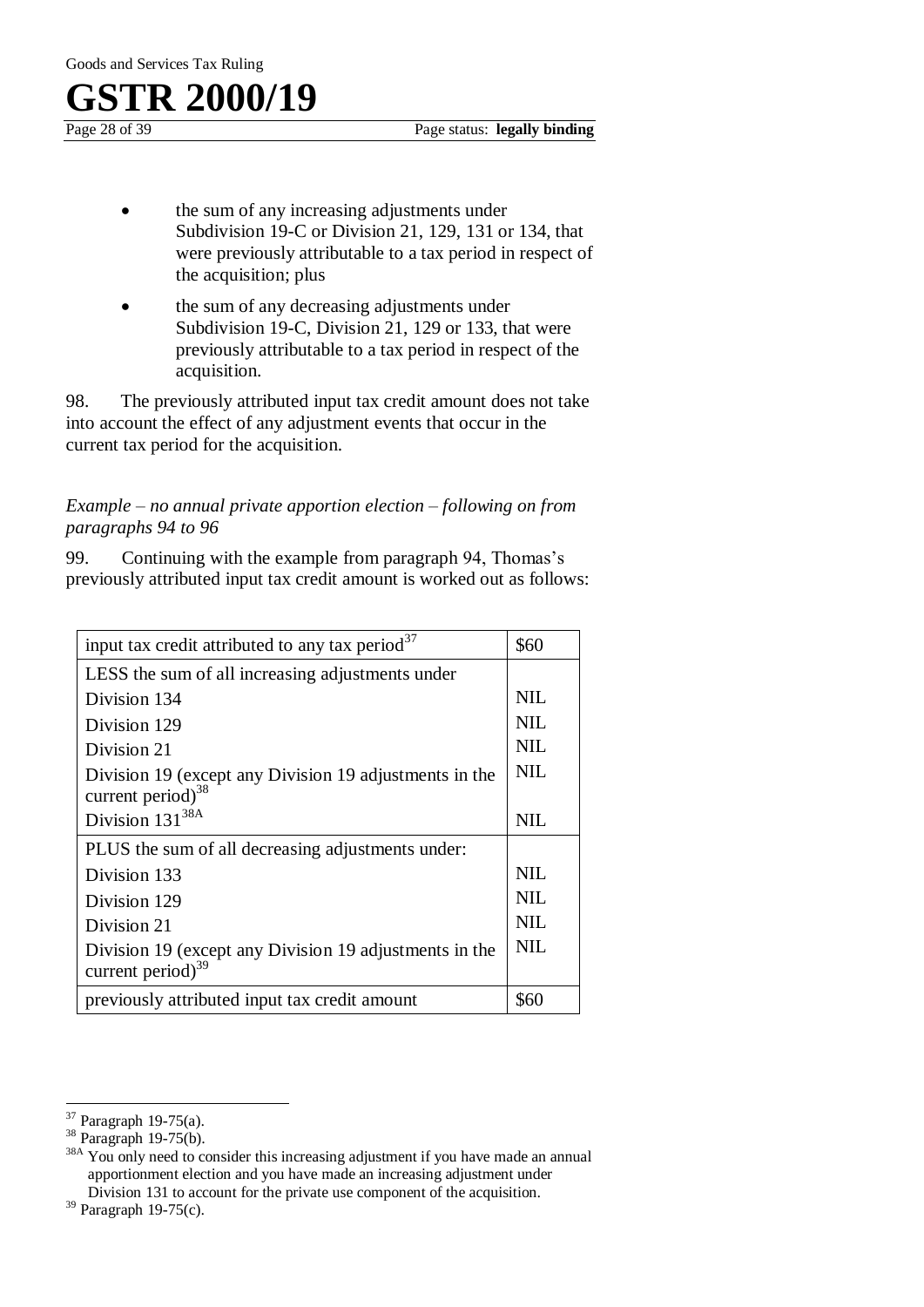#### Page status: **legally binding** Page 29 of 39

#### *Example – annual apportionment election – following on from paragraphs 96A to 96D*

99A. As Joan has made an annual apportionment election and has made a Division 131 increasing adjustment with respect to the acquisition, the previously attributed input tax credit amount for Joan is worked out as follows:

| input tax credit attributed to any tax period <sup>39A</sup>                    | \$100      |
|---------------------------------------------------------------------------------|------------|
| LESS the sum of all increasing adjustments under                                |            |
| Division 134                                                                    | <b>NIL</b> |
| Division 129                                                                    | NIL        |
| Division 21                                                                     | NIL        |
| Division 19 (except any Division 19 adjustments in the                          | <b>NIL</b> |
| current period) $39B$                                                           |            |
| Division $131^{39C}$                                                            | \$40       |
| PLUS the sum of all decreasing adjustments under:                               |            |
| Division 133                                                                    | <b>NIL</b> |
| Division 129                                                                    | <b>NIL</b> |
| Division 21                                                                     | <b>NIL</b> |
| Division 19 (except any Division 19 adjustments in the<br>current period) $39E$ | NIL        |
| previously attributed input tax credit amount                                   | \$60       |

#### *Working out the amount of the adjustment*

100. The amount of an adjustment is the difference between the previously attributed input tax credit amount and the corrected input tax credit amount. If the corrected input tax credit amount is greater than the previously attributed input tax credit amount, you have not received enough input tax credit. Therefore you have a *decreasing adjustment*. If the corrected input tax credit amount is less than the previously attributed input tax credit amount, you have received too much input tax credit. Therefore you have an *increasing adjustment.*<sup>40</sup>

1

<sup>39</sup>A Paragraph 19-75(a).

<sup>39</sup>B Paragraph 19-75(b).

<sup>&</sup>lt;sup>39C</sup> Joan reduces the input tax credit originally claimed to the extent that she later made an increasing adjustment of \$40 under Division 131 to account for the private use of the acquisition.

 $39D$  Paragraph 19-75(c).

<sup>40</sup> Sections 19-80 and 19-85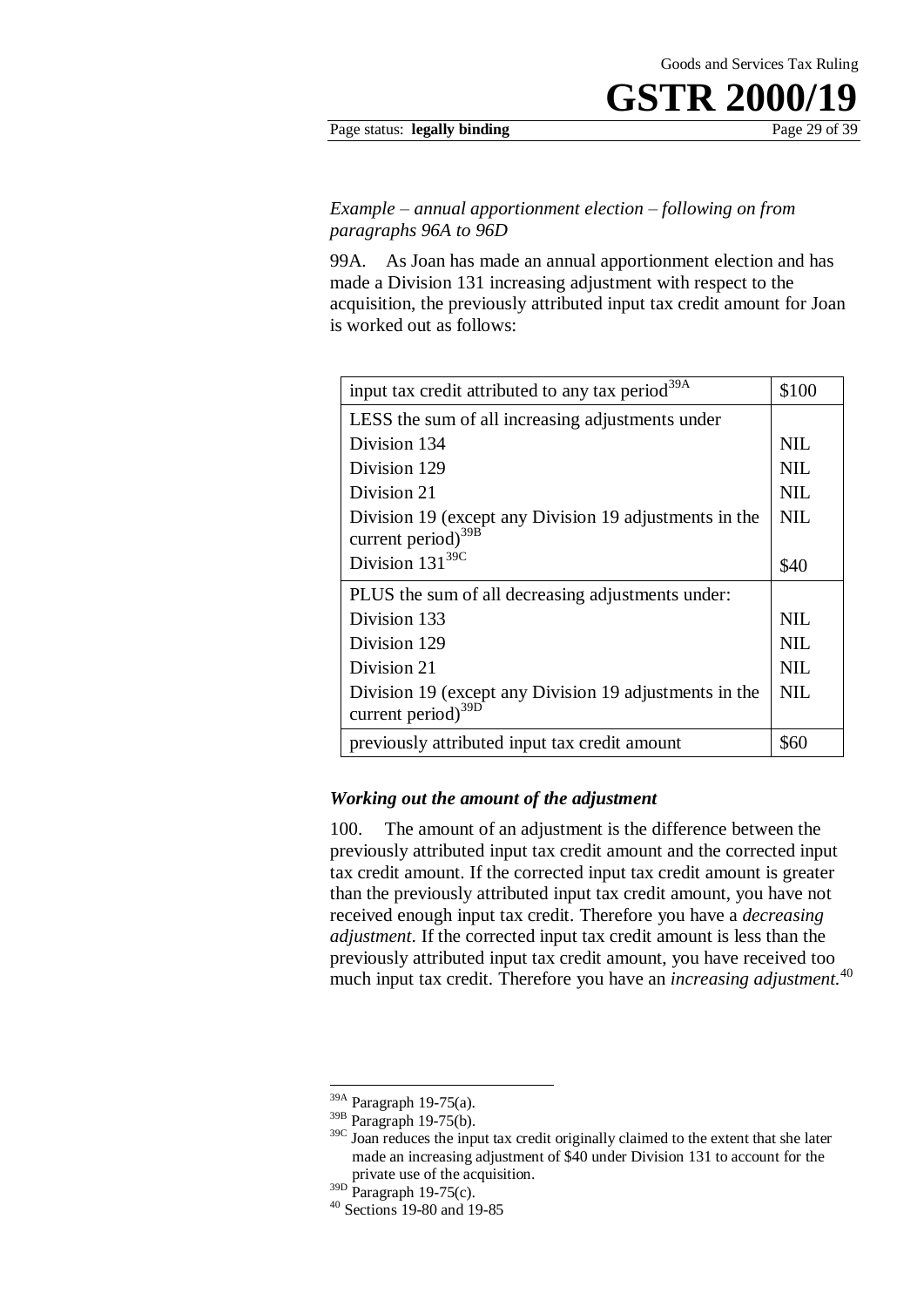*Example – no annual private apportion election – following on from paragraphs 94 to 96 and 99* 

101. Using the same example, Thomas's corrected input tax credit amount (\$54) is less than the previously attributed input tax credit amount (\$60). Therefore an increasing adjustment has arisen. The amount of the adjustment is:

 $$60 - $54 = $6$ 

The final amount of credit Thomas should have accounted for is:

| input tax credit for the first period: | \$60        |
|----------------------------------------|-------------|
| LESS changes for tax period 2:         |             |
| under Division 21                      | <b>SNIL</b> |
| under Division 19                      | \$6         |
|                                        |             |

*Example – annual apportionment election – following on from paragraphs 96A to 96D and 99A* 

101A. Joan's corrected input tax credit amount (\$54) is less than the previously attributed input tax credit amount (\$60). Therefore, Joan has an increasing adjustment. The amount of the adjustment is:

 $$60 - $54 = $6$ 

The final amount of credit Joan should have accounted for is:

| Input tax credit for tax period 30 June 2005 | \$100 |
|----------------------------------------------|-------|
| Less changes for:                            |       |
| Division 131 in tax period 31 July 2005      | \$40  |
| Division 19 in tax period 31 August 2005     | \$6   |
|                                              |       |

*Alternative method for working out adjustments for wholly creditable acquisitions* 

102. Where you have an adjustment event in relation to creditable acquisitions that you make and each of the acquisitions was:

- wholly creditable; and
- a wholly taxable supply to you;

the amount of the adjustment will be  $1/11<sup>th</sup>$  of the amount of the change to consideration or cancellation.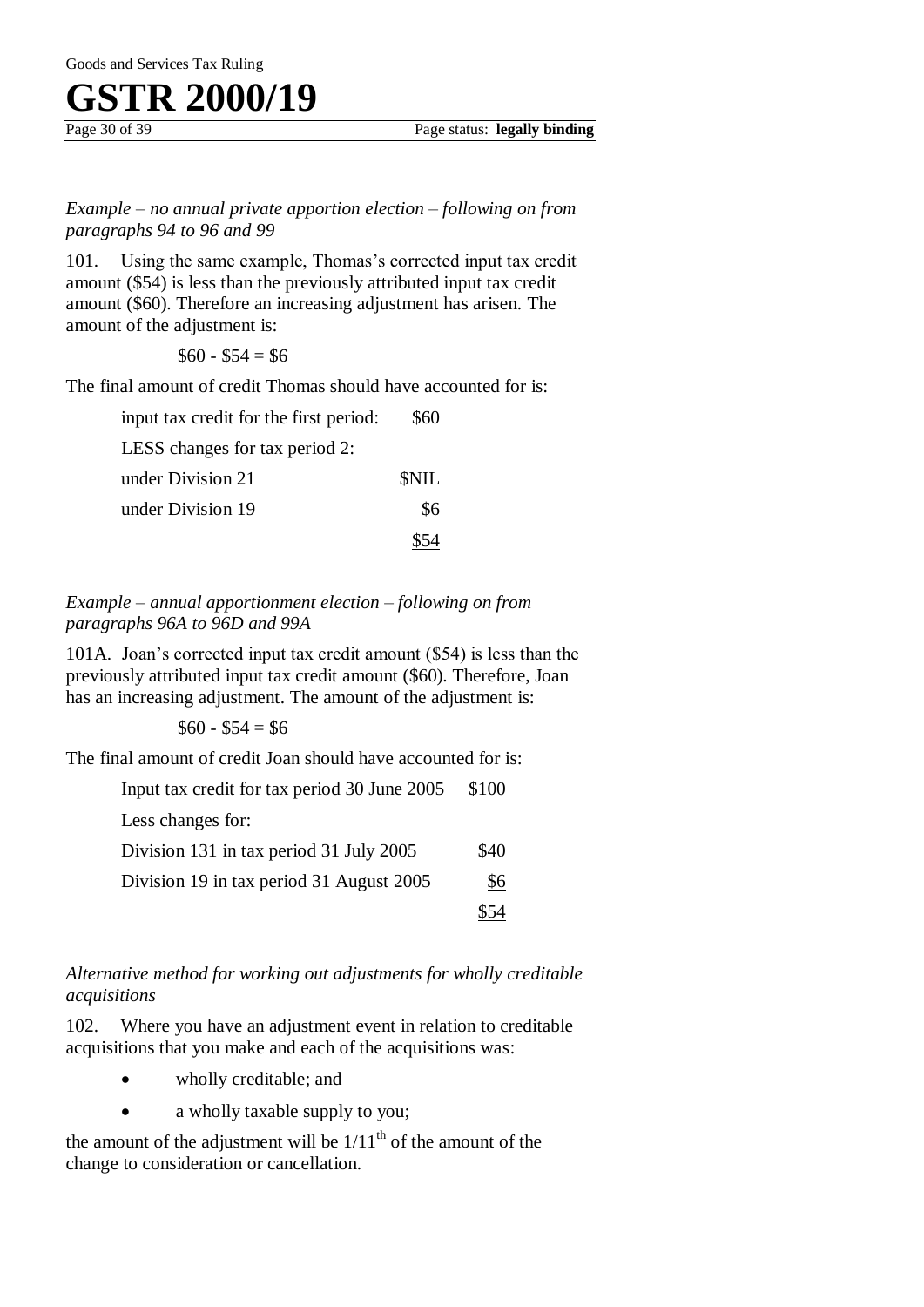103. If you have an adjustment for your wholly creditable acquisitions and you use this method to calculate the amount of that adjustment, the Commissioner will accept that you have correctly calculated your adjustment.

Goods and Services Tax Ruling

**GSTR 200** 

103A. Division 131 does not apply to an acquisition that you make that is wholly for a creditable purpose as you are already entitled to claim the full input tax credit.

#### *Working out the amount of an adjustment for mixed use acquisitions*

104. As a recipient, you may have an adjustment event that relates to acquisitions that were not made solely for a creditable purpose. For instance, some of the acquisitions may have been acquired for a wholly or partly creditable purpose and some may have been acquired only for making input taxed supplies. An example of such an adjustment event is when you receive a volume rebate or a settlement discount from a supplier in respect of your acquisitions over a certain period. In such cases, to calculate the amount of the adjustment you will need to work out the extent of creditable purpose on the acquisitions to which the discount or rebate relates. As is the case with supplies, a way to do this is to link the rebate or discount to the tax invoices for those particular acquisitions. By doing this, you may be able to access the information that is essential to work out the correct adjustment.

105. However, it may be difficult and/or costly to establish the extent of creditable purpose of the acquisitions to which the adjustment event relates. For example, if your accounting or computer system is not able to readily retrieve this information, you may need to undertake an expensive manual exercise. If this is the case, you may make a reasonable estimate of the extent of creditable purpose for the acquisitions to which the adjustment event relates. We anticipate that, over time, computer and accounting systems will improve in relation to recording the information necessary to support the calculation of these types of adjustments.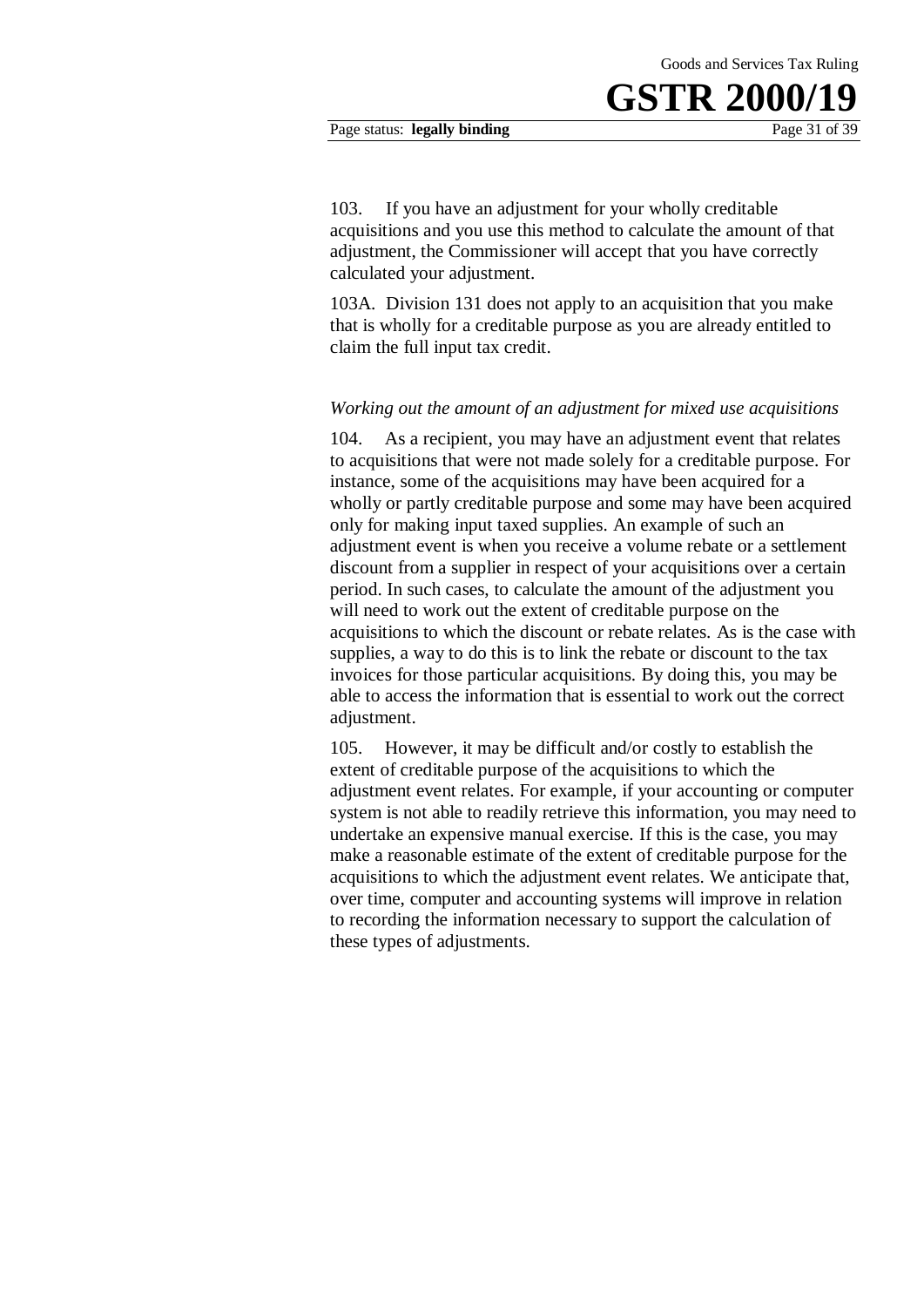#### *Example*

106. Big Bank Ltd receives a 2% volume rebate from ABC Pty Ltd in respect of acquisitions of stationery it uses in enterprise. The amount of the rebate is \$1,100 and all the supplies are taxable supplies to Big Bank. Some of the acquisitions to which the rebate relate were used for a wholly creditable purpose and some for a non-creditable purpose (i.e., for making input taxed supplies). Big Bank's accounting system cannot link the rebate to the relevant invoices to work out the proportion of the rebate that relates to the wholly creditable acquisitions. However, Big Bank has ascertained that over the period covered by the rebate, it has used the acquisitions of stationery for a creditable purpose to the extent of 25%. The amount of the adjustment is then:

25% x  $$1,100 \times 1/11 = $25$ 

106A. Division 131 does not apply to an acquisition that you make that is wholly for a creditable purpose or that is to any extent a reduced credit acquisition. It also does not apply to an acquisition to the extent that the acquisition relates to making input taxed supplies such as financial supplies.<sup>40A</sup>

### **Definitions**

107. The following terms are defined for the purposes of this Ruling. Some of the terms are themselves defined in the GST Act.

#### **Creditable acquisition**

108. A creditable acquisition is an acquisition you use in your enterprise. You are entitled to an input tax credit for these acquisitions. You make a creditable acquisition if:

- (a) you acquire anything solely or partly for a creditable purpose; and
- (b) the supply of the thing to you is a taxable supply; and
- (c) you provide, or are liable to provide, consideration for the supply; and
- (d) you are registered, or required to be registered.<sup>41</sup>

 $\overline{a}$ <sup>40A</sup> An acquisition, that would otherwise relate to making input taxed financial supplies, is not treated as relating to making input taxed financial supplies if you do not exceed the financial acquisitions threshold as explained in GSTR 2003/9.

 $41$  Section 11-5.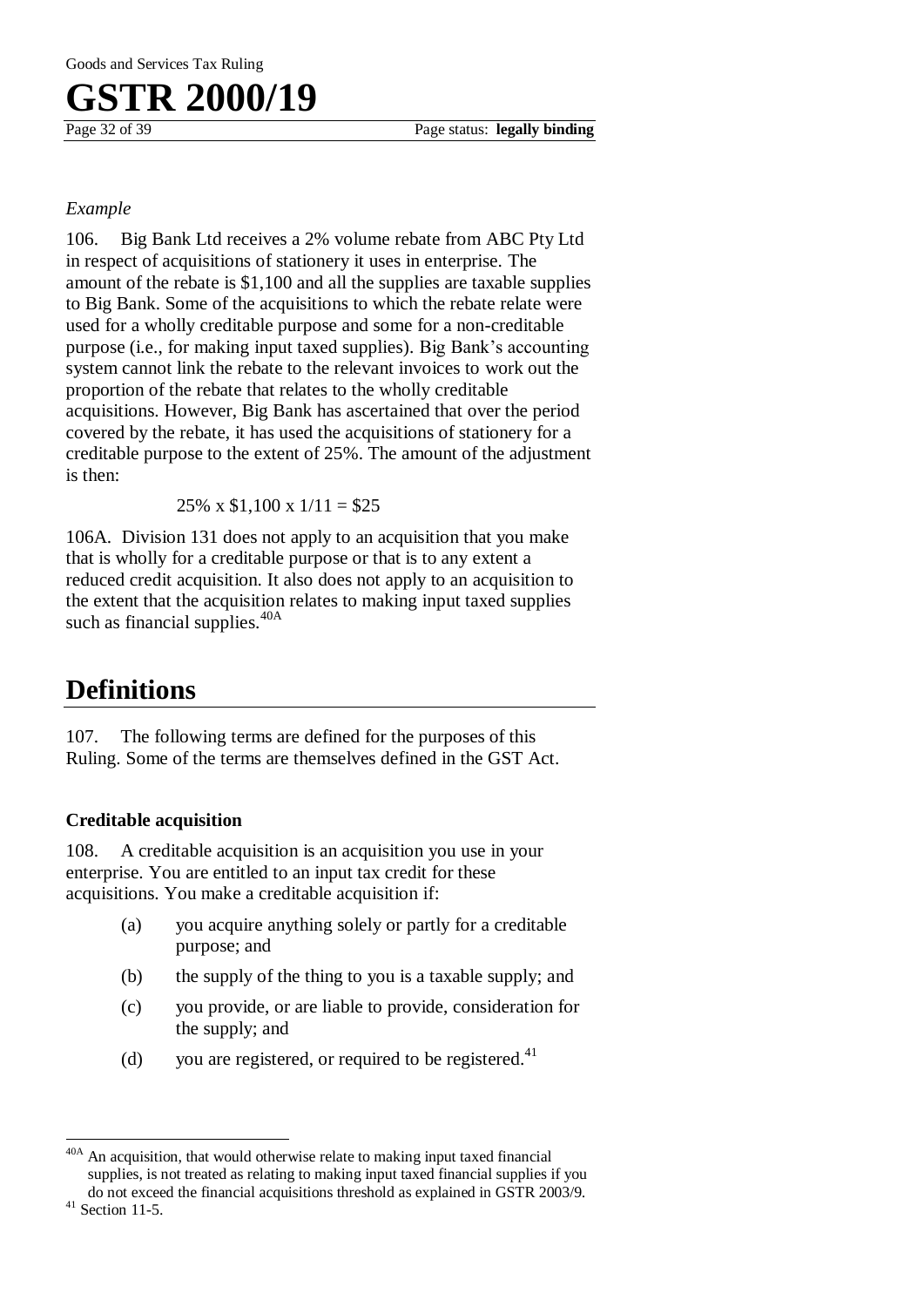#### Page status: **legally binding** Page 33 of 39

#### **Creditable purpose**

109. You acquire a thing for a creditable purpose to the extent that you acquire it in carrying on your enterprise.<sup>42</sup>

> However, you do not acquire the thing for a creditable purpose to the extent that:

- (a) the acquisition relates to making supplies that would be input taxed; or
- (b) the acquisition is of a private or domestic nature.<sup>43</sup>

110. An acquisition is not treated, for the purposes of paragraph (a) above, as relating to making supplies that would be input taxed to the extent that the supply is made through an enterprise, or part of an enterprise, that you carry on outside the indirect tax zone.<sup>44</sup>

111. An acquisition is not treated, for the purposes of paragraph (a) above, as relating to making supplies that would be input taxed if:

- the only reason it would (apart from subsection 11-15(4)) be so treated is because it relates to making financial supplies; and
- you do not **exceed the financial acquisitions threshold**. 45

111A. An acquisition is not treated, for the purposes of paragraph (a) above, as relating to making supplies that would be input taxed to the extent that:

- the acquisition relates to making a financial supply consisting of a borrowing (except, in the case of an acquisition made on or after 1 July 2012, a borrowing through a deposit account you make available); and
- the borrowing relates to you making supplies that are not input taxed.45A

1

 $42$  Subsection 11-15(1).

 $43$  Subsection 11-15(2).

 $44$  Subsection 11-15(3).

<sup>&</sup>lt;sup>45</sup> Subsection 11-15(4). See also Division 189, which is about exceeding the financial acquisitions threshold.

 $45A$  Subsection 11-15(5). Note that the term 'deposit account' is defined in section 195-1 to mean, subject to certain requirements, an account made available by an Australian ADI (within the meaning of the *Corporations Act 2001*) in the course of carrying on a banking business (within the meaning of the *Banking Act 1959*).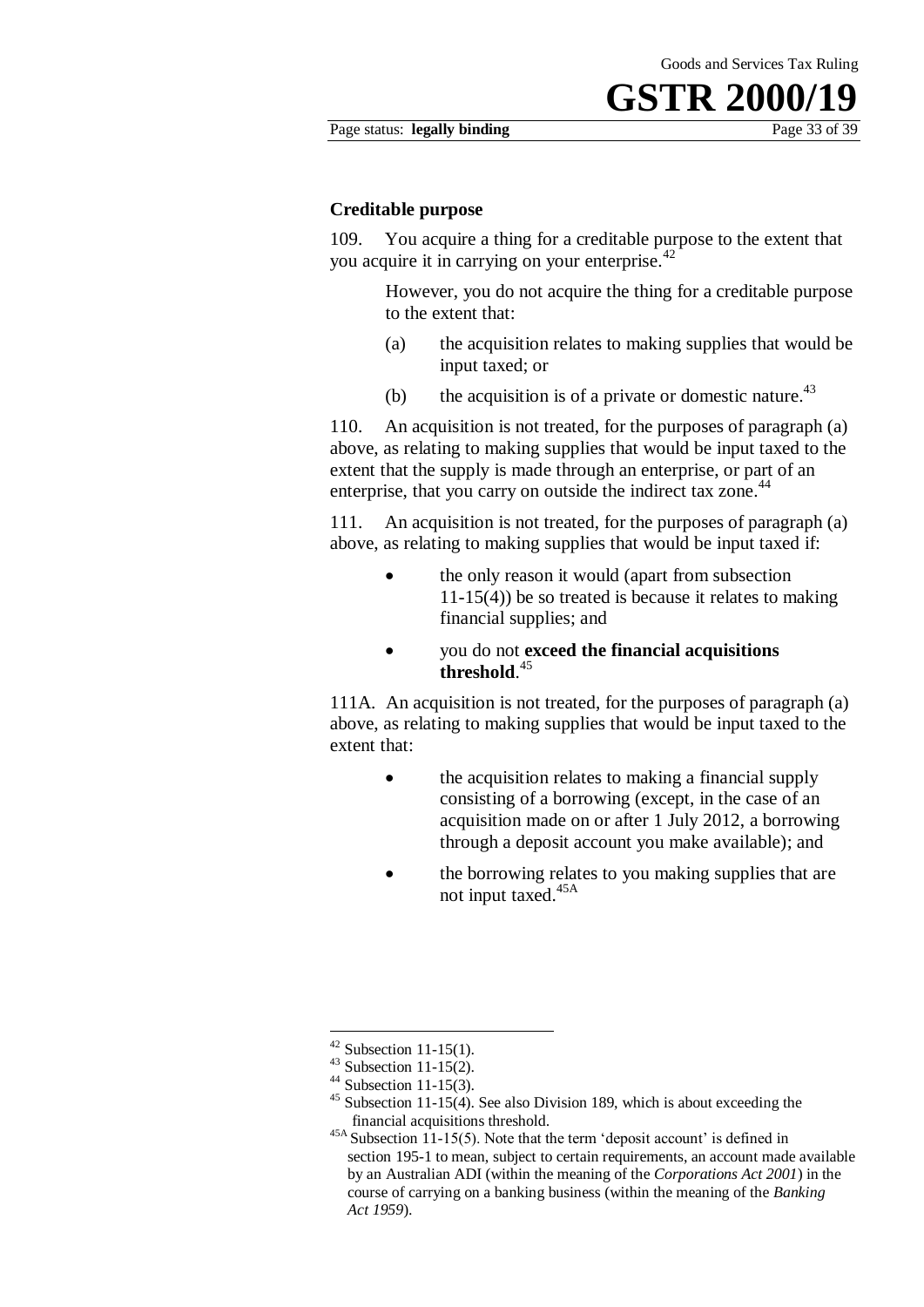#### **Exceeding the financial acquisitions threshold**

112. Under Division 189, an entity exceeds the financial acquisitions threshold at a time in a particular month if, assuming that all the financial acquisitions<sup>46</sup> it has made, or is likely to make, during the 12 months ending at the end of that month, or during that month and the next 11 months, were made solely for a creditable purpose, either or both of the following would apply:

- the amount of all the input tax credits to which the entity would be entitled for its financial acquisitions would exceed \$150,000<sup>46AA</sup> or such other amount specified in the GST regulations; and
- the amount of the input tax credits to which the entity would be entitled for its financial acquisitions would be more than 10% of the total amount of the input tax credits to which the entity would be entitled for all its acquisitions and importations (including the financial acquisitions) during either of the periods referred to in this paragraph.<sup>46A</sup>

#### **GST-free supply**

113. GST-free supply means a supply that is GST-free under Division 38 or under a provision of another Act, or the supply of a right to receive such a GST-free supply.<sup>47</sup> Division 38 provides that exports and supplies of certain things such as food, health, education, child care, religious services and farm land are GST-free. If a supply is GST-free, you do not charge GST on the supply, but you are entitled to input tax credits for things acquired or imported to make the supply.<sup>48</sup>

 $\overline{a}$ 

<sup>46</sup> Section 189-15 defines 'financial acquisition' as 'an acquisition that relates to the making of a financial supply (other than a financial supply consisting of a borrowing)'.

<sup>46</sup>AA Division 189 was amended to increase the first limb of the financial acquisitions threshold from \$50,000 to \$150,000. The amendment, effected by the *Tax Laws Amendment (2011 Measures No. 9) Act 2012*, applies for working out whether you exceed the financial acquisitions threshold at a time during July 2012 or a later month. The first limb of the financial acquisitions threshold remains at \$50,000 when working out whether you exceed the financial acquisitions threshold at a time during a month before July 2012.

<sup>46</sup>A For members of a GST group, the financial acquisitions threshold is calculated in accordance with subsections 189-5(2) and 189-10(2).

 $47$  Subsection 9-30(1).

<sup>48</sup> Section 38-1.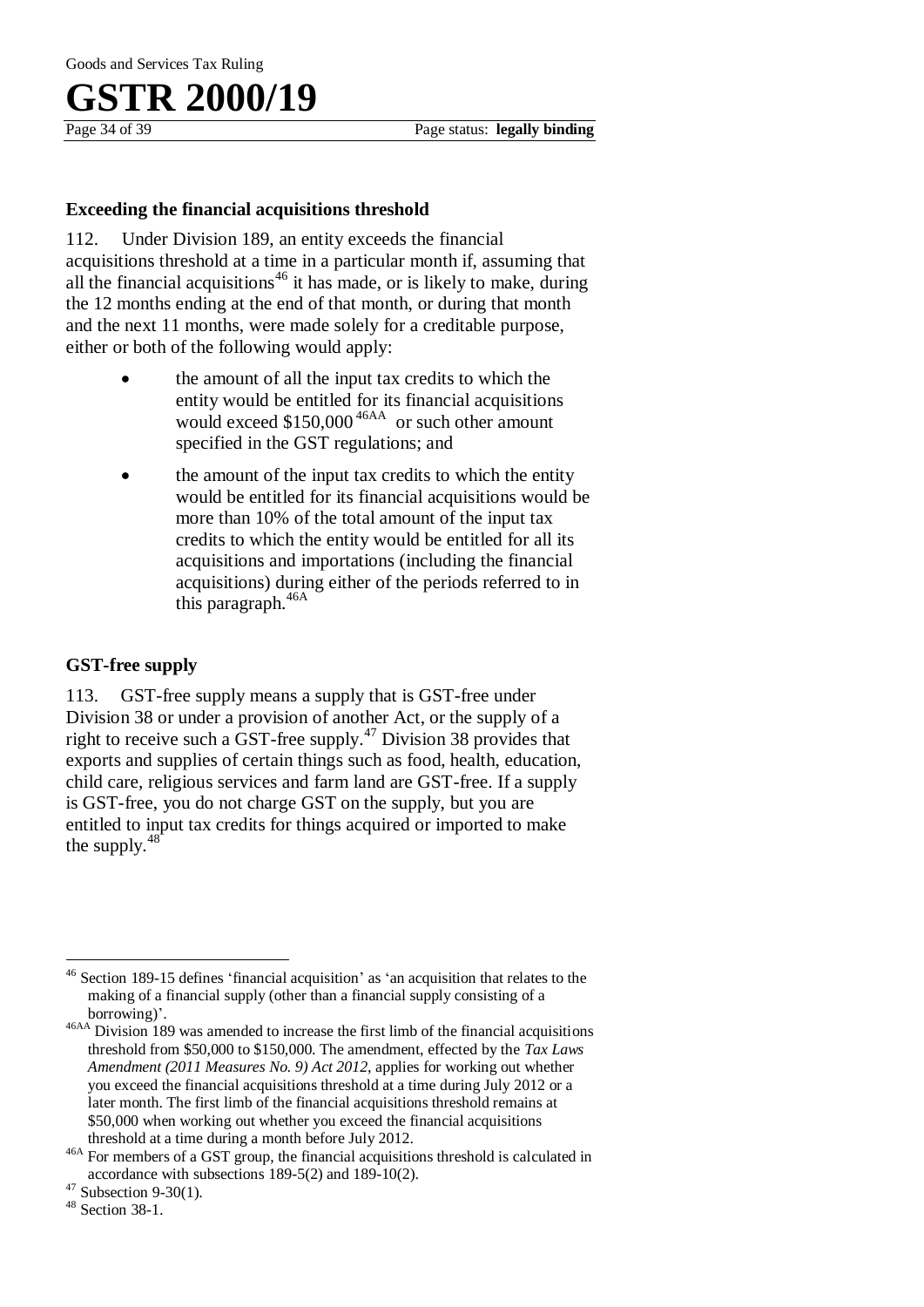#### Page status: **legally binding** Page 35 of 39

#### **Input tax credit**

114. The term 'input tax credit' relates to the GST included in the price you pay for an acquisition or the GST paid on an importation. An entitlement arises under section 11-20 (about creditable acquisitions) or section 15-15 (about creditable importations).

#### **Taxable supply**

115. Taxable supply has the meaning given by sections 9-5 (the basic definition), 78-50 (about taxable supplies relating to insurance claims), 84-5 (about intangible supplies from offshore) and 105-5 (about supplies by creditors in satisfaction of debts).

116. Section 9-5 provides that:

'You make a taxable supply if:

- (a) you make the supply for consideration; and
- (b) the supply is made in the course or furtherance of an enterprise that you carry on; and
- (c) the supply is connected with the indirect tax zone; and
- (d) you are registered, or required to be registered.

However, the supply is not a taxable supply to the extent that it is GST-free or input taxed.'

### **Detailed contents list**

117. Below is a detailed contents list for this Ruling:

|                                                             | Paragraph |
|-------------------------------------------------------------|-----------|
| What this Ruling is about                                   | 1         |
| Date of effect                                              | 7         |
| <b>Background</b>                                           | 8         |
| <b>Ruling and explanations</b>                              | 12        |
| What are adjustment events                                  | 13        |
| Cancellation of a supply or an acquisition                  | 16        |
| Example                                                     | 17        |
| Changes in the consideration for a supply or an acquisition | 18        |
| <i>Discounts</i>                                            | 20        |
| Tiered settlement discounts                                 | 22        |
| Certainty of Discounts                                      | 23        |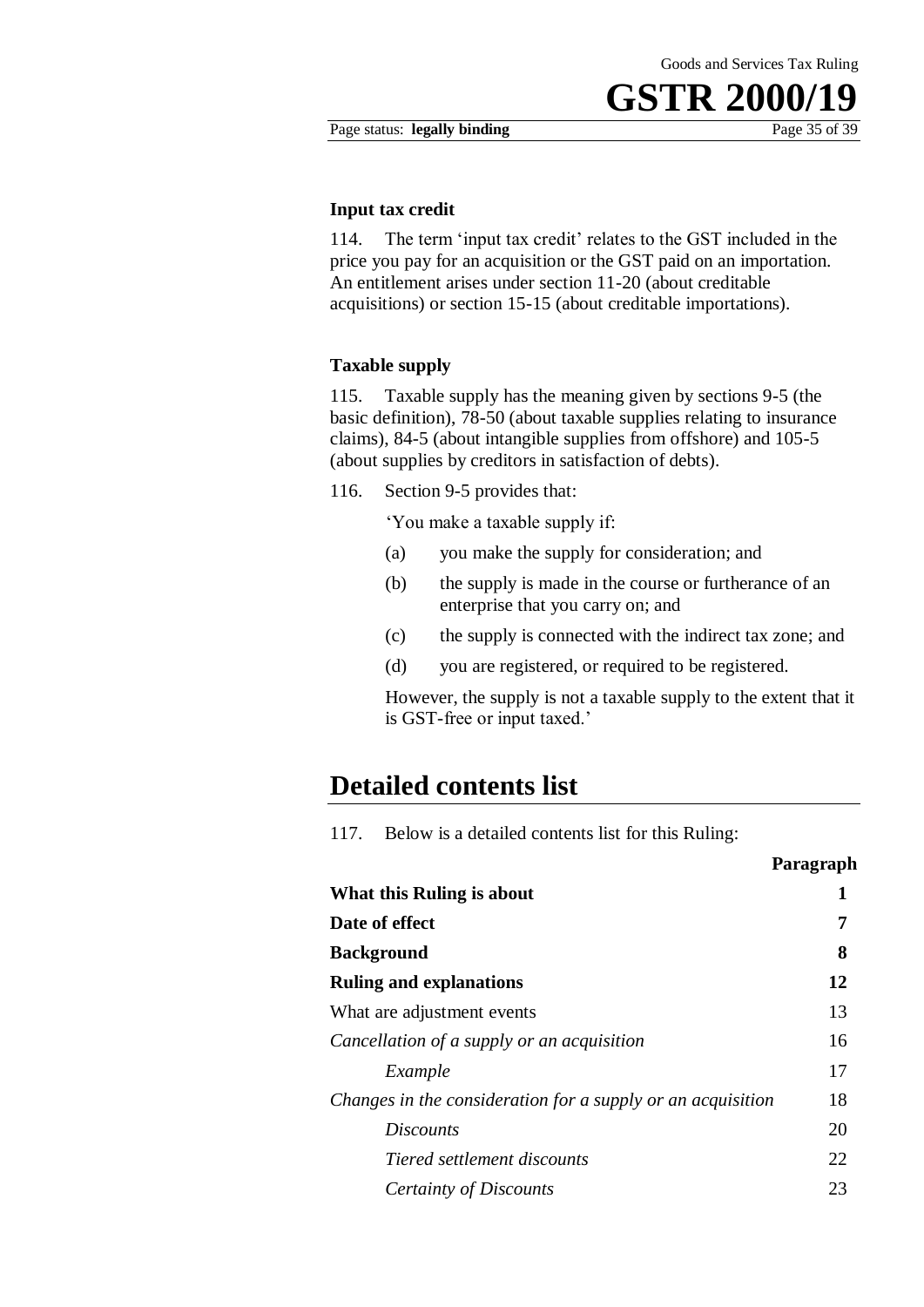Page status: **legally binding** 

| Rebates                                                                                                   | 24  |
|-----------------------------------------------------------------------------------------------------------|-----|
| Incorrect invoicing                                                                                       | 25  |
| Incorrect deliveries                                                                                      | 27  |
| Example                                                                                                   | 28  |
| Late payment charges                                                                                      | 29  |
| $Example - interest \ charge$                                                                             | 31  |
| $Example - flat charge$                                                                                   | 32  |
| Interest on early payment                                                                                 | 33  |
| Charges for additional supplies (for example $-$ hire)                                                    | 34  |
| Promotional, co-operative or advertising allowances                                                       | 35  |
| Foreign exchange gains or losses                                                                          | 38  |
| Payments to third party end users                                                                         | 40  |
| Example                                                                                                   | 42  |
| Example                                                                                                   | 42A |
| Payments to third parties other than end users                                                            | 42B |
| Payments arranged and administered by third parties                                                       | 43  |
| Example                                                                                                   | 45  |
| Payments for returns of certain containers and packaging                                                  | 47  |
| Dishonoured cheques                                                                                       | 48  |
| Compromising or settling a debt                                                                           | 50  |
| Endorsements to existing insurance policies                                                               | 51  |
| Short payments                                                                                            | 52  |
| $Compensation$ – damaged goods (etc)                                                                      | 53  |
| Ullage payments                                                                                           | 54  |
| Prepaid conditional loyalty payments e.g., prepaid volume<br>rebates                                      | 56  |
| Unconditional incentive payments                                                                          | 58  |
| Example                                                                                                   | 59  |
| Change in the extent of liability for the consideration                                                   | 60  |
| Example                                                                                                   | 61  |
| Where a supply or an acquisition becomes, or stops being, a<br>taxable supply or a creditable acquisition | 62  |
| Example                                                                                                   | 63  |
| Changes in the use of an acquisition                                                                      | 64  |
| Example                                                                                                   | 66  |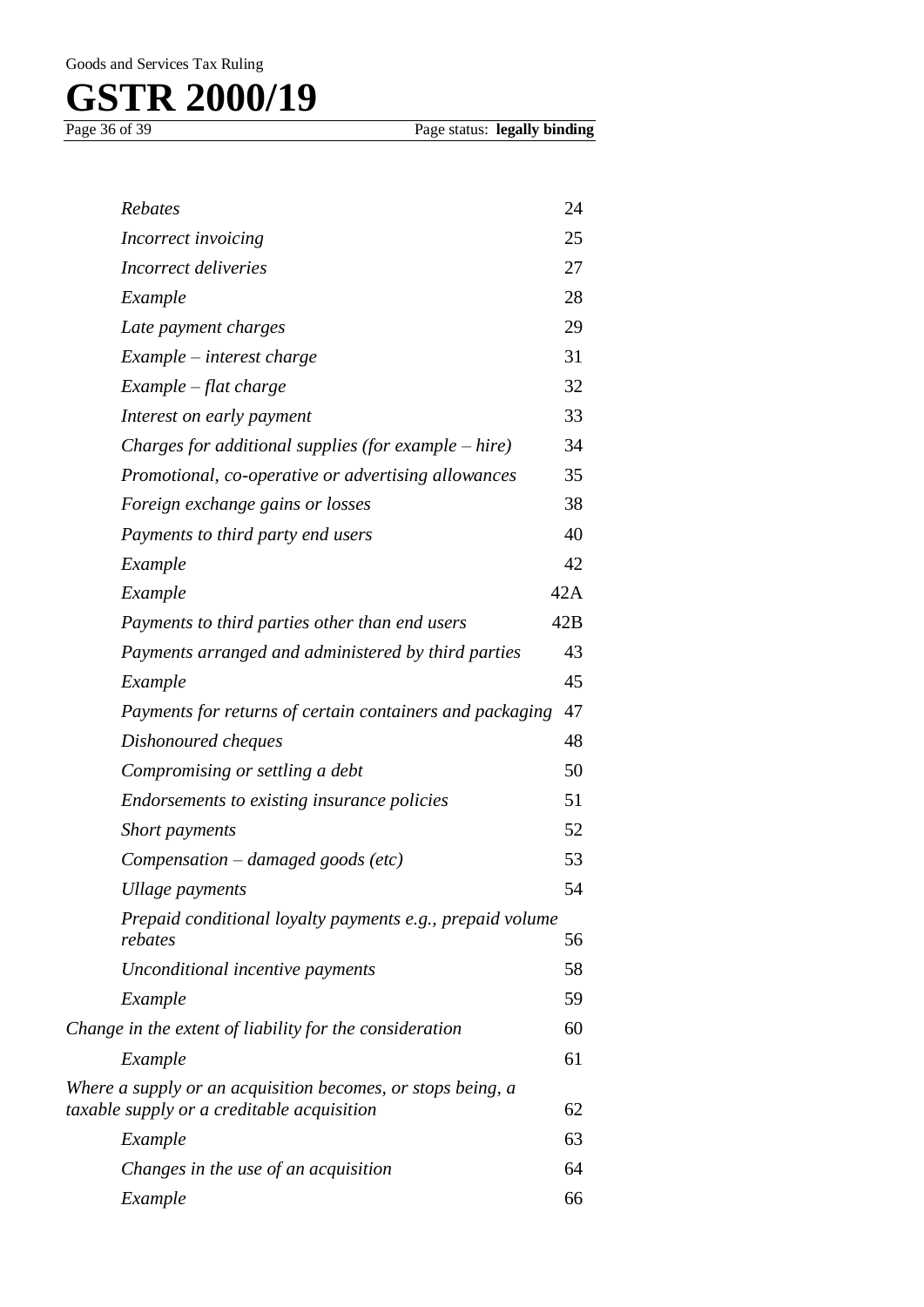# **GSTR 2000/19** Page 37 of 39

#### Page status: legally binding

| Changes in your registration status                                                                      | 67   |
|----------------------------------------------------------------------------------------------------------|------|
| Example                                                                                                  | 69   |
| Errors or omissions                                                                                      | 70   |
| When an adjustment event results in an adjustment                                                        |      |
| under Division 19                                                                                        | 72   |
| Example                                                                                                  | 74   |
| Interaction between Division 19 and Division 133                                                         | 74A  |
| Working out adjustments for supplies under Division 19                                                   | 75   |
| The corrected GST amount for a supply                                                                    | 76   |
| Example                                                                                                  | 78   |
| The previously attributed GST amount for a supply                                                        | 81   |
| Example                                                                                                  | 83   |
| Working out the amount of the adjustment                                                                 | 84   |
| Example                                                                                                  | 85   |
| Alternative method for working out adjustments for<br>wholly taxable supplies                            | 86   |
| Working out the amount of an adjustment for an<br>adjustment event in respect of mixed supplies you make | 88   |
| Example                                                                                                  | 90   |
| Working out adjustments for acquisitions<br>under Division 19                                            | 91   |
| The corrected input tax credit amount                                                                    | 92   |
| $Example - no$ annual private apportionment election                                                     | 94   |
| Example – annual apportionment election                                                                  | 96A  |
| The previously attributed input tax credit amount                                                        | 97   |
| Example – no annual private apportion election –<br>following on from paragraphs 94 to 96                | 99   |
| $Example - annual$ apportionment election $-$<br>following on from paragraphs 96A to 96D                 | 99A  |
| Working out the amount of the adjustment                                                                 | 100  |
| Example – no annual private apportion election –<br>following on from paragraphs 94 to 96 and 99         | 101  |
| $Example - annual$ apportionment election $-$<br>following on from paragraphs 96A to 96D and 99A         | 101A |
| Alternative method for working out adjustments<br>for wholly creditable acquisitions                     | 102  |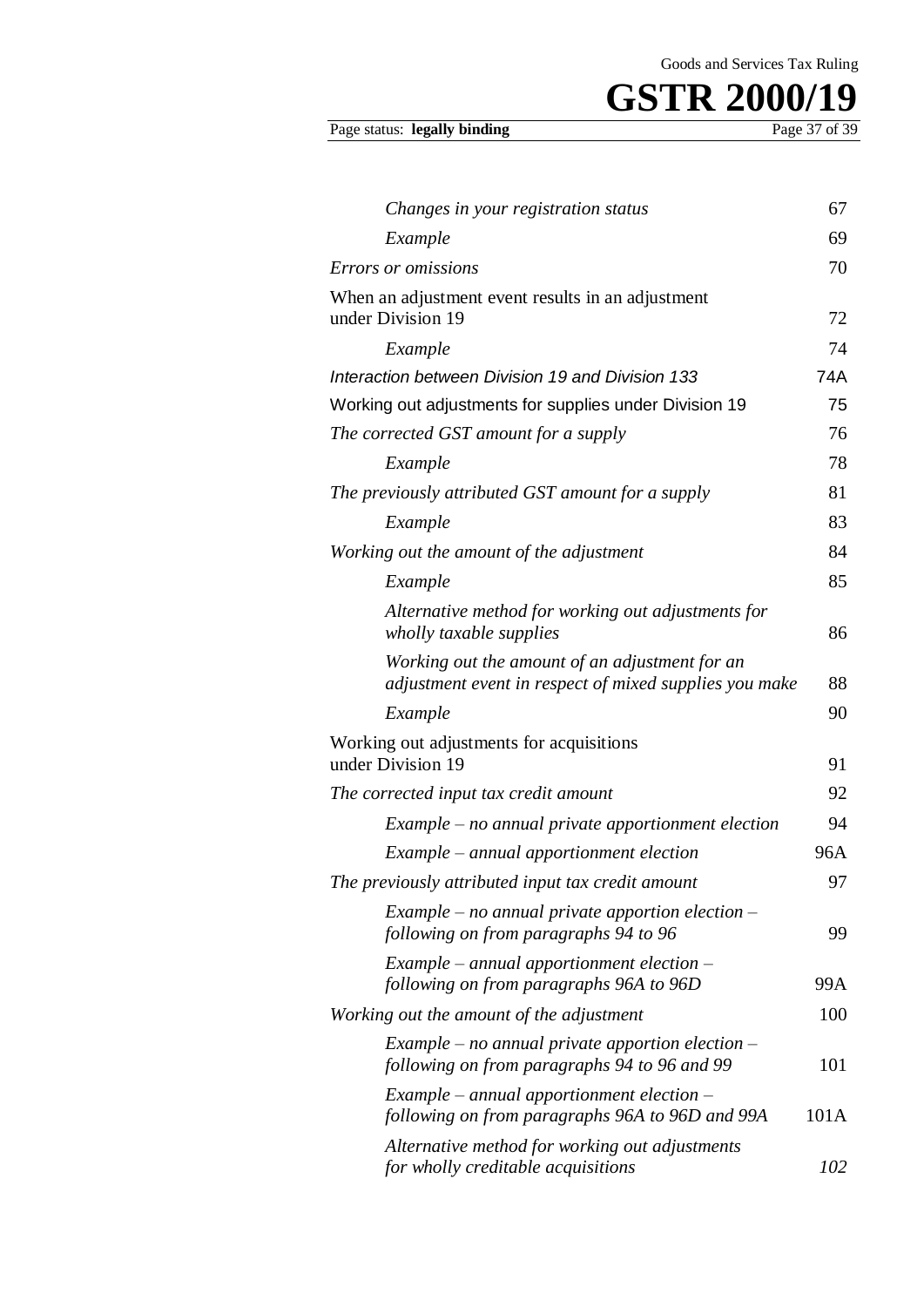Page 38 of 39 Page status: **legally binding**

| Working out the amount of an adjustment for mixed |     |
|---------------------------------------------------|-----|
| use acquisitions                                  | 104 |
| Example                                           | 106 |
| <b>Definitions</b>                                | 107 |
| Creditable acquisition                            | 108 |
| Creditable purpose                                | 109 |
| Exceeding the financial acquisitions threshold    | 112 |
| GST-free supply                                   | 113 |
| Input tax credit                                  | 114 |
| Taxable supply                                    |     |
| <b>Detailed contents list</b>                     |     |

#### **Commissioner of Taxation** 21 June 2000

*Previous draft*  Previously released as GSTR 2000/D1

*Related Rulings*  TR 2006/10; GSTR 2000/2; GSTR 2000/24; GSTR 2001/2; GSTR 2004/2; GSTR 2006/9; GSTR 2013/2; GSTR 2014/1

*Subject references:* 

- acquisition mixed
	- becoming, or ceasing to be, a creditable acquisition
- adjustment
	- when it arises
	- calculating the amount of
- adjustment event
- apportionment multiple purpose payments or amounts
- changes in consideration
- changes in registration
- changes in extent of liability
- changes in use of an acquisition
- corrected GST amount
- corrected input tax credit amount
- decreasing adjustment
- discount
- errors
- foreign exchange gains or losses
- incorrect pricing or deliveries
- increasing adjustment
- interest on early payments
- interest penalties late payments
- late payment amounts
- late return penalties
- omissions
- previously attributed GST amount
- previously attributed input tax credit amount
- promotional, co-operative or advertising allowances
- rebate
- supply
	- mixed
	- cancellation or return
	- becoming, or ceasing to be, a taxable supply

*Legislative references:* 

- ANTS(GST)A 1999 9-5
- ANTS(GST)A 1999 9-30(1)
- ANTS(GST)A 1999 9-85
- ANTS(GST)A 1999 11-5
- ANTS(GST)A 1999 11-5(a)
- ANTS(GST)A 1999 11-5(d)
- ANTS(GST)A 1999 11-15(1)
- ANTS(GST)A 1999 11-15(2) - ANTS(GST)A 1999 11-15(3)
- ANTS(GST)A 1999 11-15(4)
- ANTS(GST)A 1999 11-15(5)